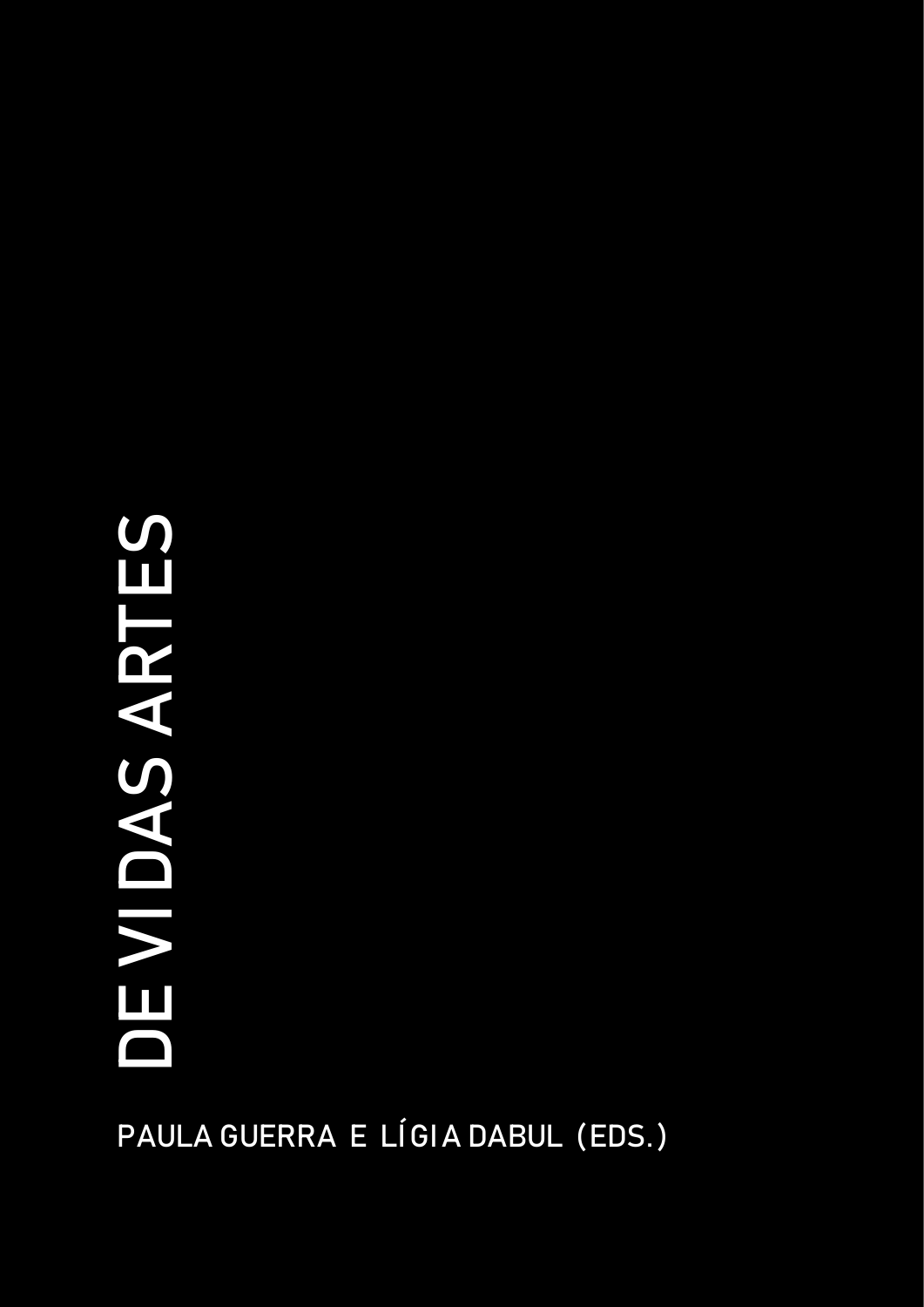# D E  $\blacktriangleright$ DA $\boldsymbol{\mathsf{C}}$ ART E $\boldsymbol{\mathsf{C}}$

# PAULA GUERRA E LÍGIA DABUL (EDS.)

Design por Irandina Afonso Ilustração da Capa por Lua Celina

Publicado em Setembro 2019 Universidade do Porto. Faculdade de Letras [University of Porto. Faculty of Arts and Humanities] Porto, Portugal

ISBN 978-989-8969-18-7 Suporte: Eletrónico - Formato: PDF / PDF/A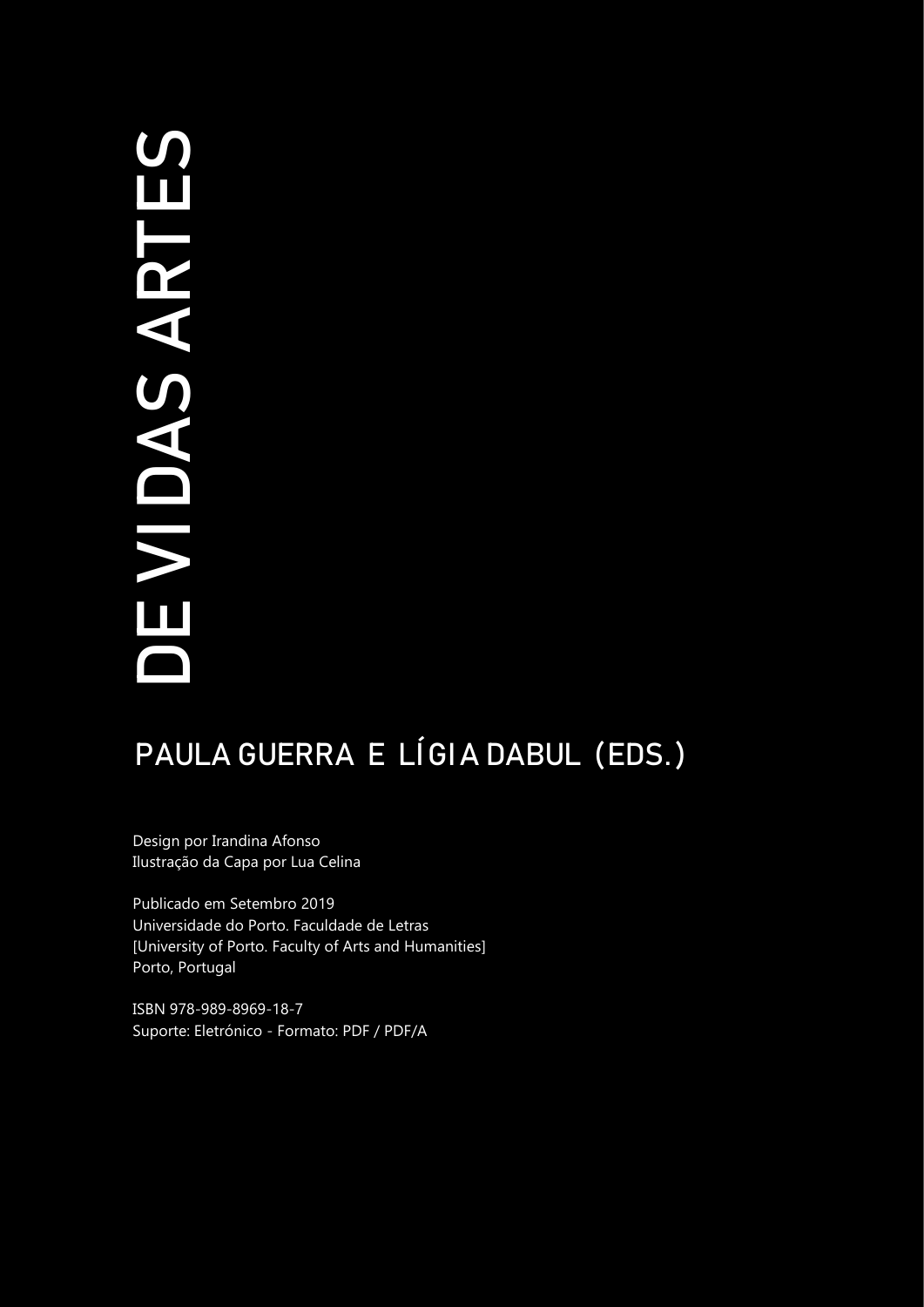# **II.1. Art on the Streets: Past and present practices**

**II.1. Arte nas ruas: práticas do passado e do presente** 

# **Voica Puscasiu**

## **Abstract**

This paper explores just some of the many ways in which artistic practices have appeared on streets, and even though the focus will mainly be on the visual arts, the framework will also account for a much broader creative approach of the public space. A secondary theme of the research will be that of observing the ever-evolving relationship of the aforementioned practices with institutions, both established art ones and the ones pertaining to the city, and the policies in between. Seeing the changes on both sides, we analyze them from a social perspective. As radical art starts to find its way into museums and as 'vandalism' is co-opted and heralds gentrification, we can only wonder if the street has gone soft or whether the roughness just increasingly and comfortably out of sight, and how does this affect the right to the city?

**Key words:** public space, street art, artistic practices, gentrification, commodification.

#### **Resumo**

Este artigo explora apenas algumas das muitas maneiras pelas quais as práticas artísticas surgiram nas ruas e, embora o foco esteja principalmente nas artes visuais, a estrutura também será responsável por uma abordagem criativa muito mais ampla do espaço público. Um tema secundário da pesquisa será a observação da relação em constante evolução das práticas acima mencionadas com as instituições, tanto das artes estabelecidas quanto das pertencentes à cidade, assim como as políticas intermediárias. Vendo as mudanças de ambos os lados, a nossa análise será feita a partir de uma perspectiva social. À medida que a arte radical começa a entrar nos museus e o "vandalismo" é cooptado e anuncia a gentrificação, podemos indagar se a rua foi suavizada ou se a aspereza está cada vez mais longe e fora de vista, e como isso afeta o direito à cidade..

**Palavras-chave:** espaço público, arte de rua, práticas artísticas, gentrificação, mercantilização.

# **1. A broad overview**

There is a great many deal of places in which art lives, besides the obvious museum, gallery or collection. Some of these are more accessible than others, while some are truly surprising and unexpected, but what indeed is true for most of them is the fact that the art that usually inhabits them usually has a set of characteristics that sets it apart from the art inside. The difference usually lies within the artist's intention, but it can also come from medium, which is, as it often said – the message (McLuhan, 1964/1994), or even through sheer size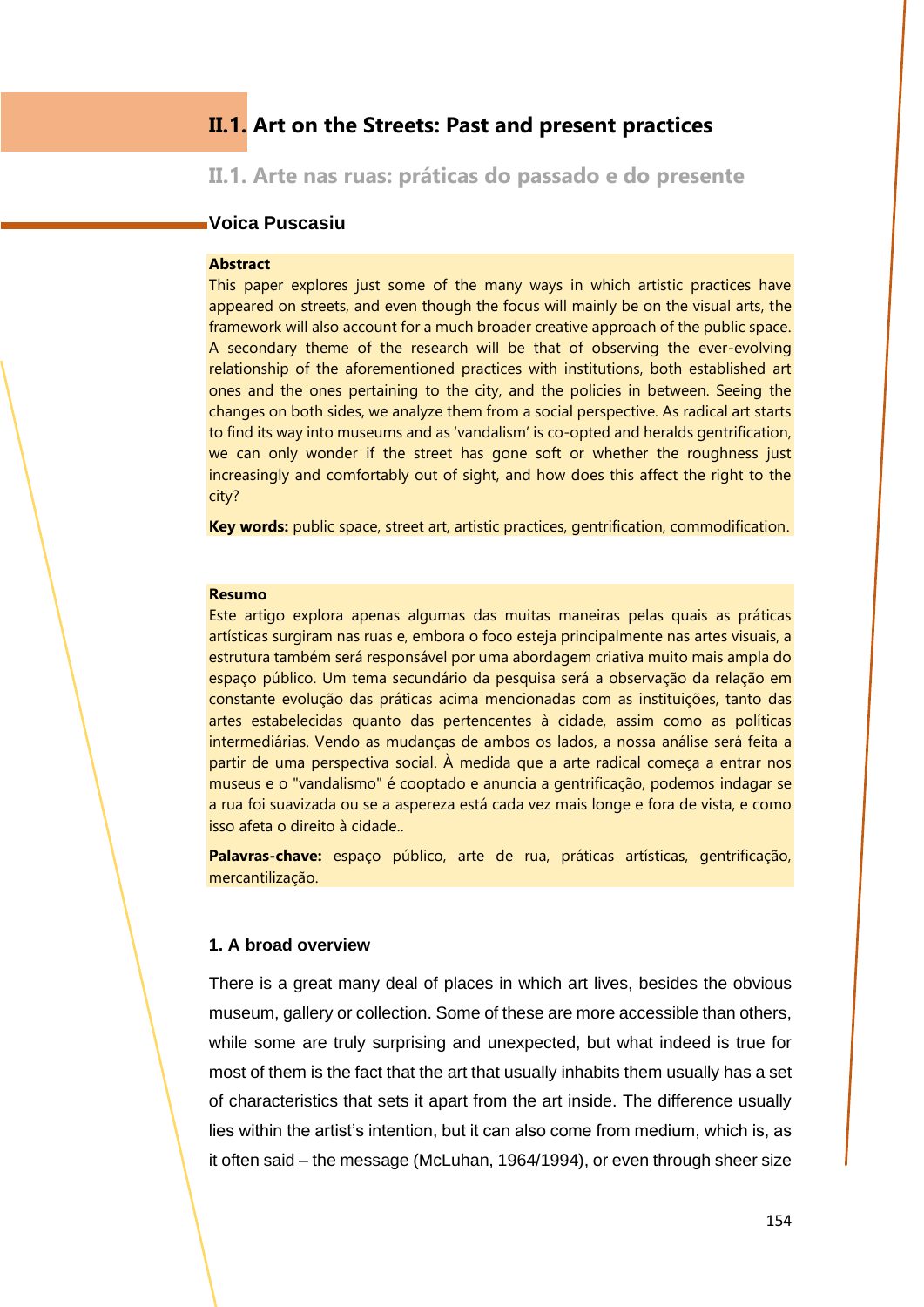and immobility, thus being practically unable to be contained to the space of the museum. However, this does not necessarily mean it is also entirely removed from the art world nor is it completely out of the reach of institutions, which is precisely where the strain comes from; a strain which requires continuous negotiations and adaptations on behalf of both sides. As we move along the particular case of Street Art, we will also take into account various other artistic and creative practices that take place in the public space, in a more or less chronological arrangement, while also taking note of their beginnings, their reach, and their current place in the engulfing and everincreasingly regulated institutions.

Art has graced the exterior and, in some degree, the public space throughout the ages, especially when we take into consideration the way statues have always populated gardens and parks, or the even the Roman forum. In modern times, this has been translated to the sculpture garden, an extension which sometimes accompanies a museum like the case of the Hirshorn and the National Gallery of Art, both in Washington DC, or occasionally stands on its own as an open-air gallery as is the case of Kröller*-*Müller Museum near Otterlo in the Netherlands. This is one of the largest of its kind, spanning 25ha (Dempsey, 2006: 41) and containing and everexpanding art collection (Richardson, 2000: 55). However, it was only after the rise of postmodernism and the implicit shift in paradigm that art in the public space really came into its own. It is now that sculpture stops being the oversized modernist object simply extracted from the gallery space as Crimp so harshly judged it (1981: 77), but rather through site-specificity, and other means, that not just sculpture but also performances, and other interventions broke through the proverbial white cube and into the streets. At the same time, they interrupted and integrated into the rhythm of everyday life, blurring the boundaries between it and art, in a much more profound way that the classical and modernist monuments ever could.

The first steps towards a detachment of arts from the museum and gallery space came through what is now established as Land Art, with artists that were at once disillusioned with the prospects of modernist sculpture, and also influenced by the social turmoil of the 1960s in the United States, which prompted them to move as far away from established institutions as possible. Notably they took this departure from the system in a most literal sense, and by making art that was largely inaccessible they also wanted to gauge its

155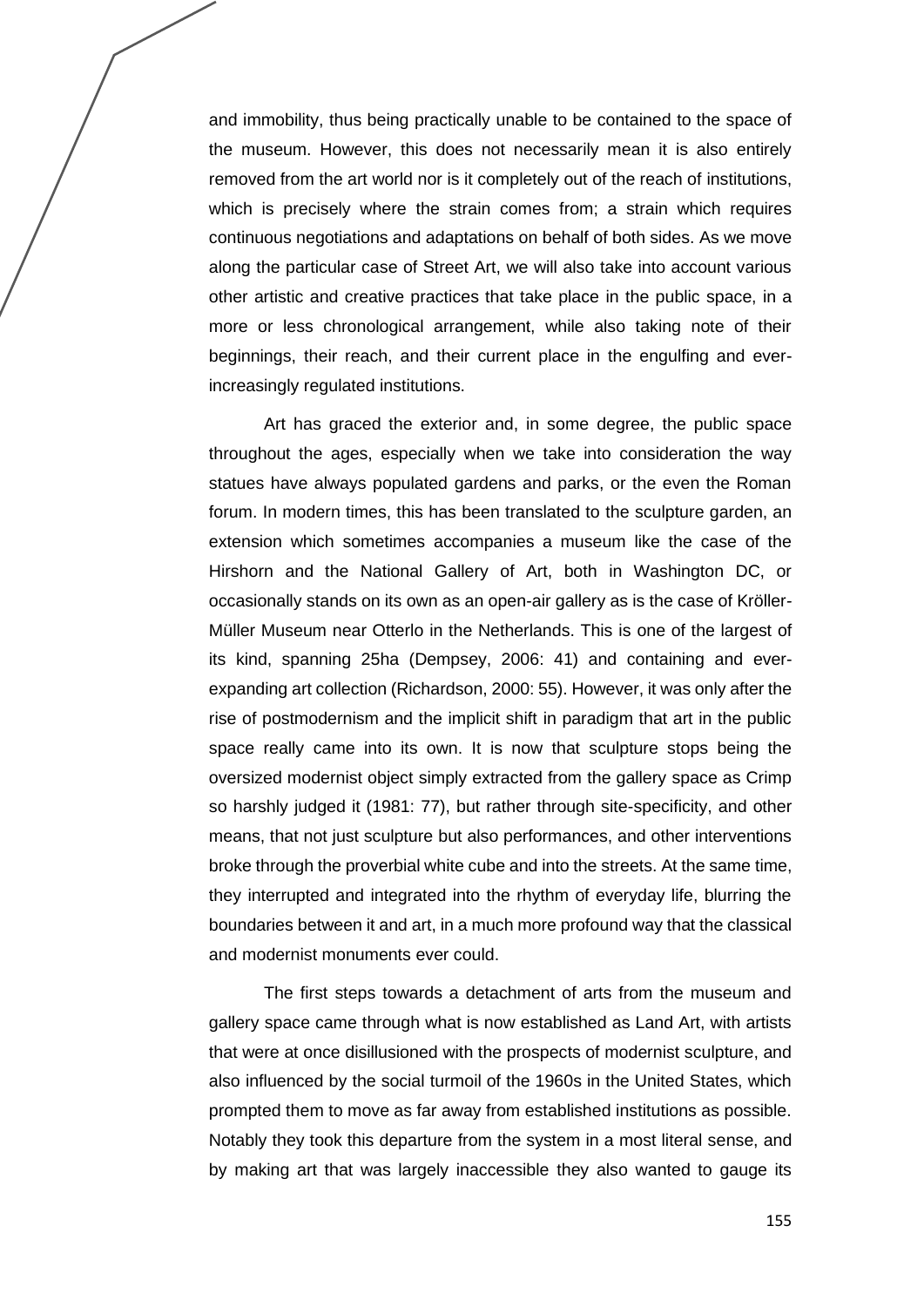strength when it was isolated from the cosmopolite space of the art world (Kastner, 2005: 11-12).

Despite the fact that this is not public art *per se*, this movement is worth mentioning if only since it can be seen as a symptom of how boundaries are challenged though art and the growing gap between artistic visions and the institutions, which paved the way to numerous other endeavors in the same general direction. As seen by them the essence of sculpture, and by extension all art, was that of animating and making a space by giving it meaning, thus by transferring it to the untamed outdoors, they both removed it from the commercial environment of the gallery and demystified it by placing it in the uncomfortable and confrontational world (McEvilley, 1992, in Kastner, 2005: 207). This is also the first indication that not only the galleries were denied, but also the fact that commercialization should be part of the art-making process (Dibbets, 1972 In Kastner, 2005: 208), an ideology which will stand at the core of art in public places until rather recent times.

According to Owens, by employing tactics such as site-specificity, hybridization, and impermanence, Land Art belongs to the postmodern trend (Owens in Wallis & Godine, 1984: 209) but even if, conceptually land artist could be hailed as pioneering heroes, by introducing art to most unorthodox spaces, the realities of their art do not manage to carry through their promises at all times. Most notably the high costs of the terrain and those for the actual production of the artwork, as well as those associated to its maintenance are sometimes covered by various institutions, one such example being Walter De Maria's *Lightning Field*. Thus, the break from the galleries was not as definitive as one might imagine from the discourse (De Maria, 1970 In Kastner, 2005: 232). At the same time, the gallery seems to desperately cling on to the property rights despite the fact that the resale value was limited as were the touristic venues due to the remote locations. Another compromise that comes by relatively early on is the fact that museums and galleries still managed to exhibit Land Art, or rather traces of it, mostly through photography and sometimes video.

This solution is wanted by both parties, the institutions acting as veritable hoarders, and the artists realizing that even though they were denying commercialization, they risked utter invisibility if they were not being shown – this also being the only possible way to enter the critics' radars (Sharp in Kastner, 2005: 199). Photography was not the ideal way to experience Land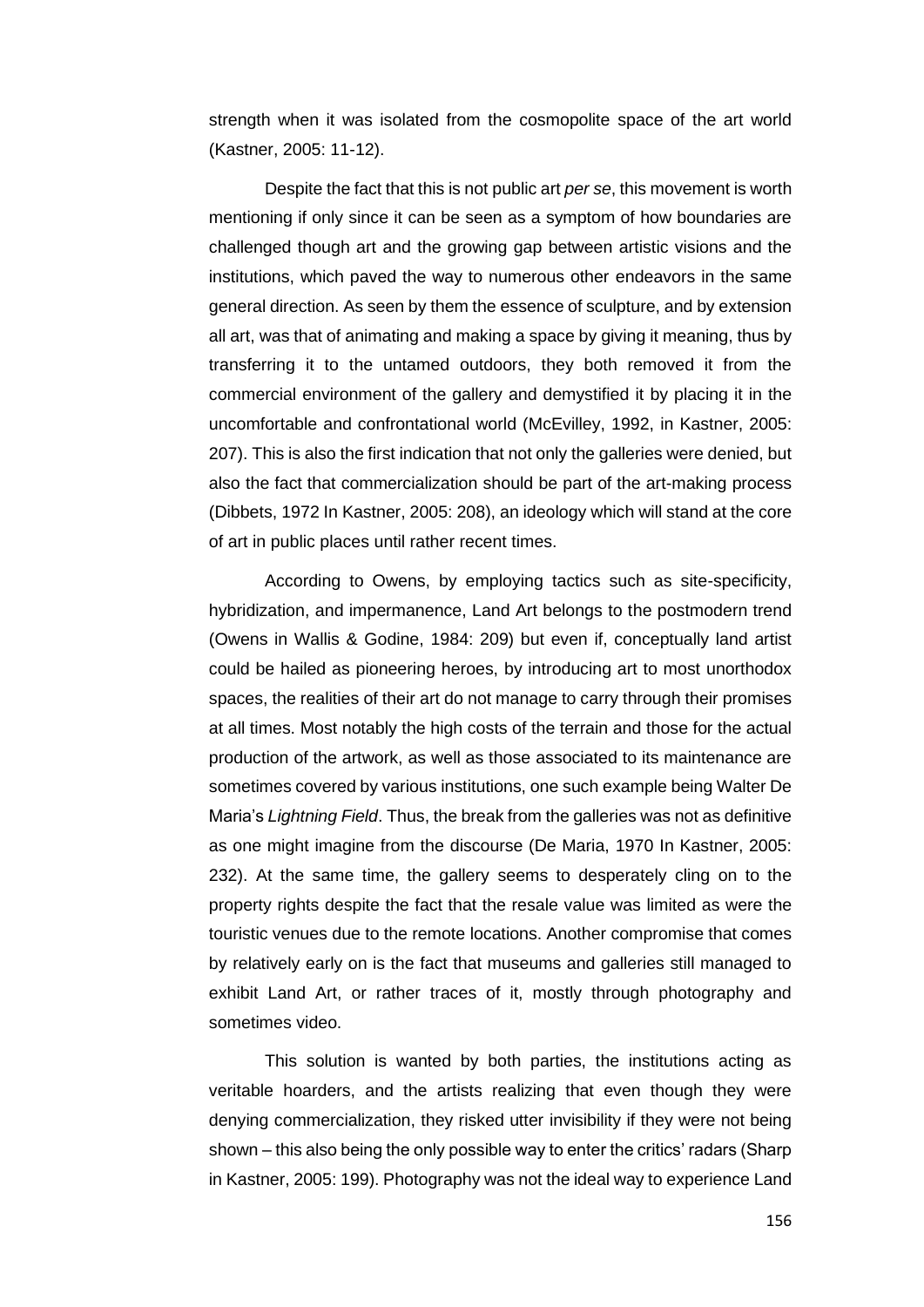Art (Waldman, 1971: 44-48 In Kastner, 2005: 210) as it effectively combated most of its sensorial characteristics, but it would have to suffice and it became increasingly important in the documentation of other impermanent art forms such as performance or even street art. At the same time this served the galleries well, since as most of these artworks would only ever be known through the means of photography, which meant that the print would eventually be highly coveted, especially since sometimes photographic documentations is in itself part of the artistic process. Overall the artworks' relationship to the museum remains ambiguous and largely symbolic even though, just like several anti-institutional gestures it still came within its grasp.

Seeing as though the public space has always been somewhat dedicated to congregation, bringing people together sometimes in joy – as we will see later, but often in protest, there is little wonder that another artistic practice that found its place on the streets was the already transgressive performance art. Its utter dissolution of the artistic object, its renunciation of traditional mediums, and its intention of involving the audience often place performance acts in the street. The social unrest we have already mentioned earlier, of course still played a role and before Performance Art became a legitimate, recognized, and institutionalized practice, it was to be found in alternative spaces such as artists' studios, artist-run spaces, or even the streets. Sometimes it was downright bizarre and meant to confound the audiences, while sometimes obviously more pragmatic, meant to confront the public and the establishment (Goldberg, 2004: 134), the gestures also often double as a reminder that the public space which should stand at the forefront of freedom of expression, is in fact, one of exclusion as they are highly legislated. From the poetic and nonsensical actions of Ben Vautier (Warr & Jones, 2006: 72), to the political ones of the Art Workers' Coalition (Lippard, 1970), art steps into the street, and while museums were initially taken aback and even invaded by such actions in performances like that of Yayoi Kusama (Pilling, 2012). Despite such rocky beginnings Performance Art too started to slowly be accepted and 'swallowed up' by museums in their continuous attempt to be thorough and remain relevant. The strategies through this which was accomplished were very similar to those used in the case of Land art – photography and video, but later on, more forward thinking museums, were actually designed with performance art in mind (Varnedoe, Antonelli & Siegel, 2001: 13), thus completing its transition towards an institutionalized art form.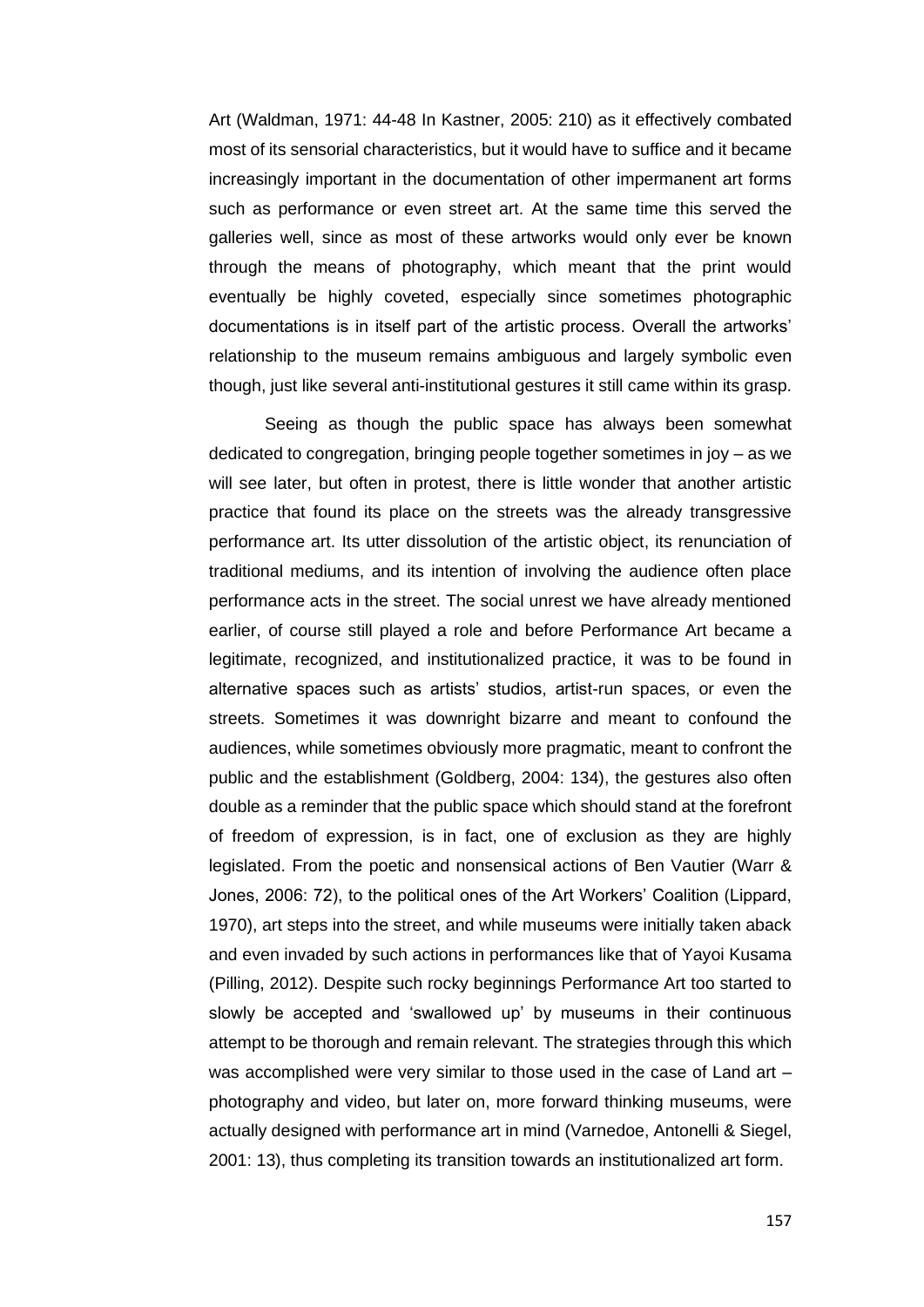This broad overview and brief notations are meant to show that even though when we think of art in public spaces we most likely envision graffiti and street art – it is in the name after all, it is not by far the only practice that chose to express itself in less than common spaces, nor is it the first to decidedly fight against the established *status quo* in the form of the city authorities or the art world itself. It is also true, that like other artistic practices before it, it has eventually succumbed to being co-opted by the same means it fought against. And eventually even in its most despised form, that of Graffiti, it has gone through the process of artification (Shapiro & Heinich, 2012). This brings us to the focus of this paper in which we will acknowledge how the streets, at least from an artistic point of view, are less and less of a battleground and more of an outdoors gallery.

Although it the second part of this paper we will shift focus towards the mechanisms that have apparently 'perverted' the spirit of graffiti and street art and the consequences this brings on the streets, it is very important to underline that the above mentioned currents both suffered the same transformations up to one degree or another. The institution of the museum does not seem to accept defeat. It refuses to become obsolete and through the compromises it accepts it may even become stronger since it became the sole keeper of archival material. This has of course changed with the development of new technologies especially the accessible photography and the presence of the Internet. But if considering that "Street Art is truly the first global art movement fueled by the Internet" (Schiller In Irvine, 2011: 8), this also means that the museum loses this particular advantage, coupled with the accessibility of Street Art pieces, unlike those of Land Art for example, the museum's interest in this artistic practice is not yet quite so extensive.

However, since street art is proving to be very popular, some museums that like to keep up with the trends have also started to showcase street artists on their walls. The very first such case took place at in 2008 at London't TATE Modern where famed street artists such as Blu, JR, and Os Gemelos were invited to showcase their work (TATE, 2008), but there have since been many more such collaborations. One notable new method that is being used by small galleries and mammoth institutions alike is that of involving the artist a great deal more in the curatorship and overall organization of such shows (Wacławek, 2011: 174), bringing them closer to the freedom they have on the streets. There are undoubtedly advantages for everyone involved, especially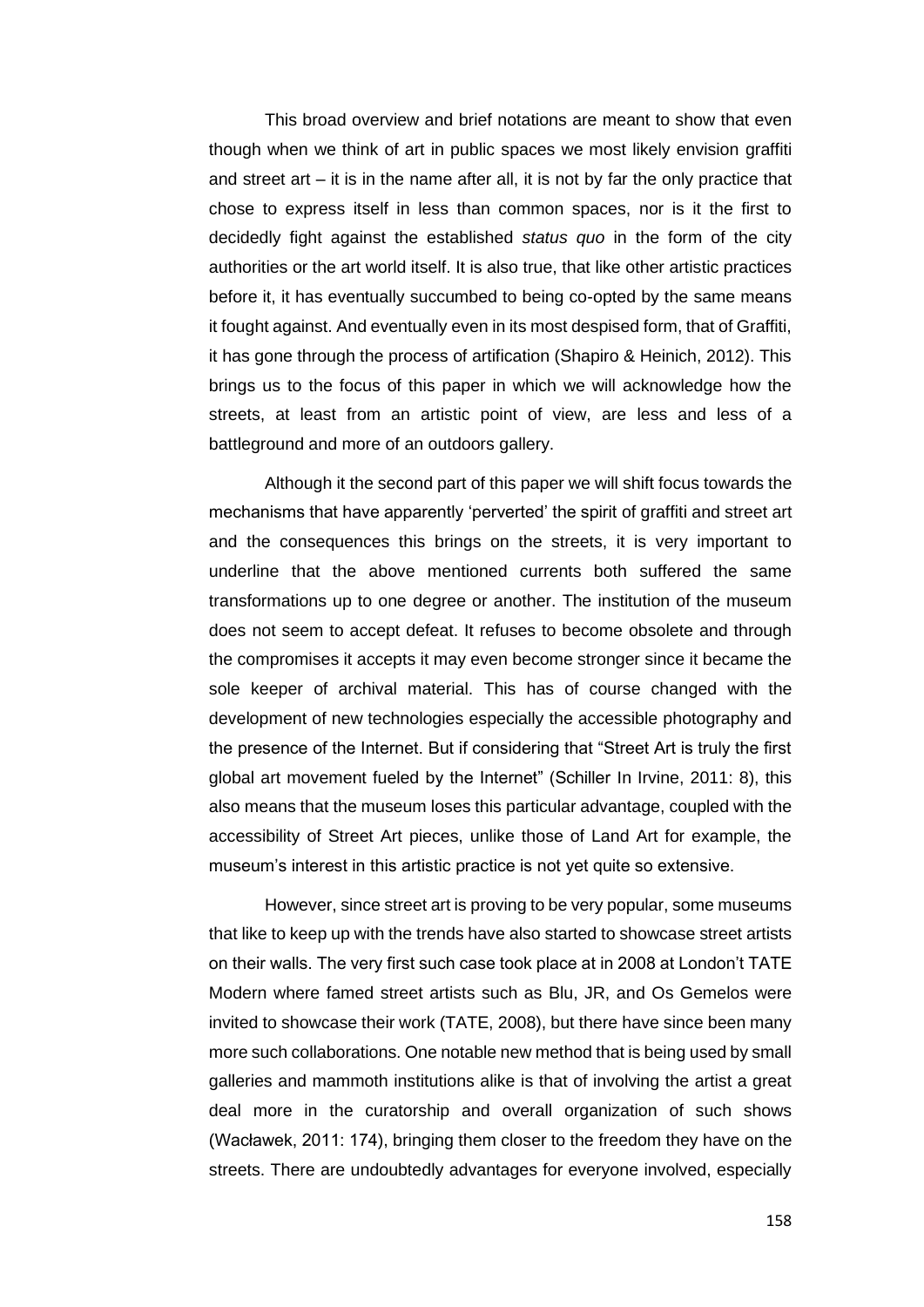since some larger, more spectacular projects could only be financed by major institutional players, but the it is good publicity for the museum, for the artist who also gets to fulfill a grand vision, and a real treat for the viewers; a recent and relevant example in this sense is the way JR made the Grand Pyramid of the Louvre 'disappear'(), returning the museum's courtyard to its premodernistic look.

## **2. The paradox of commodification**

There is no question that Street Art and to some extent even graffiti-like fonts and writing is popular, even viral in today's slang, and as in this consumerist society, popularity goes hand in hand with commercialization (Encheva, Driessens & Verstraeten, 2013: 10), there is little wonder that both art forms have a tendency towards commodification; that is the process through which something deemed unsalable acquires monetary worth and becomes salable. This is regarded as worrisome by certain scholars and artists alike, but at the same time both movements are considered to adhere to this process and the discourses on this matter tend to be filled with negativity and moral panic (Light et al., 2012: 343). We will try to take on a more factual approach and notice why and how this is happening in the first place.

Of course this process may come as a surprise or a paradox since these works were supposed to be free, a gift for the city, but if one considers art to be a commodity it then makes sense that the practices and products which have gone through artification will eventually come to be commodified. The negative view on commodification comes mainly from the taking into consideration the apparent promise of these illegal art practices whose greatest achievement, in the minds of the critics, was their ability to function as a separate system (CHD, 2013: 42), outside the Foucaultian power relationship, as the streets had no curators nor did the critic's opinion matter in that space. However, if one is to properly analyze the characteristics of these movements in further detail, it will be immediately apparent that things are not as straightforward as they seem.Yet another well-known master of the stencil, Blek le Rat (in Wacławek, 2011: 70), places the issues somewhat differently, yet with the same disapproving tone:

> *The problem is that 99% of urban artists use Street Art as a means of entering the gallery. This is a fatal error since in a gallery they will be seen by 40 people, in a museum by 10, while on the streets they are seen by 100.000 people. And therein lays the integrity of the artist, to be seen. Selling does not matter, being recognized in a museum does not matter – visibility is what counts.*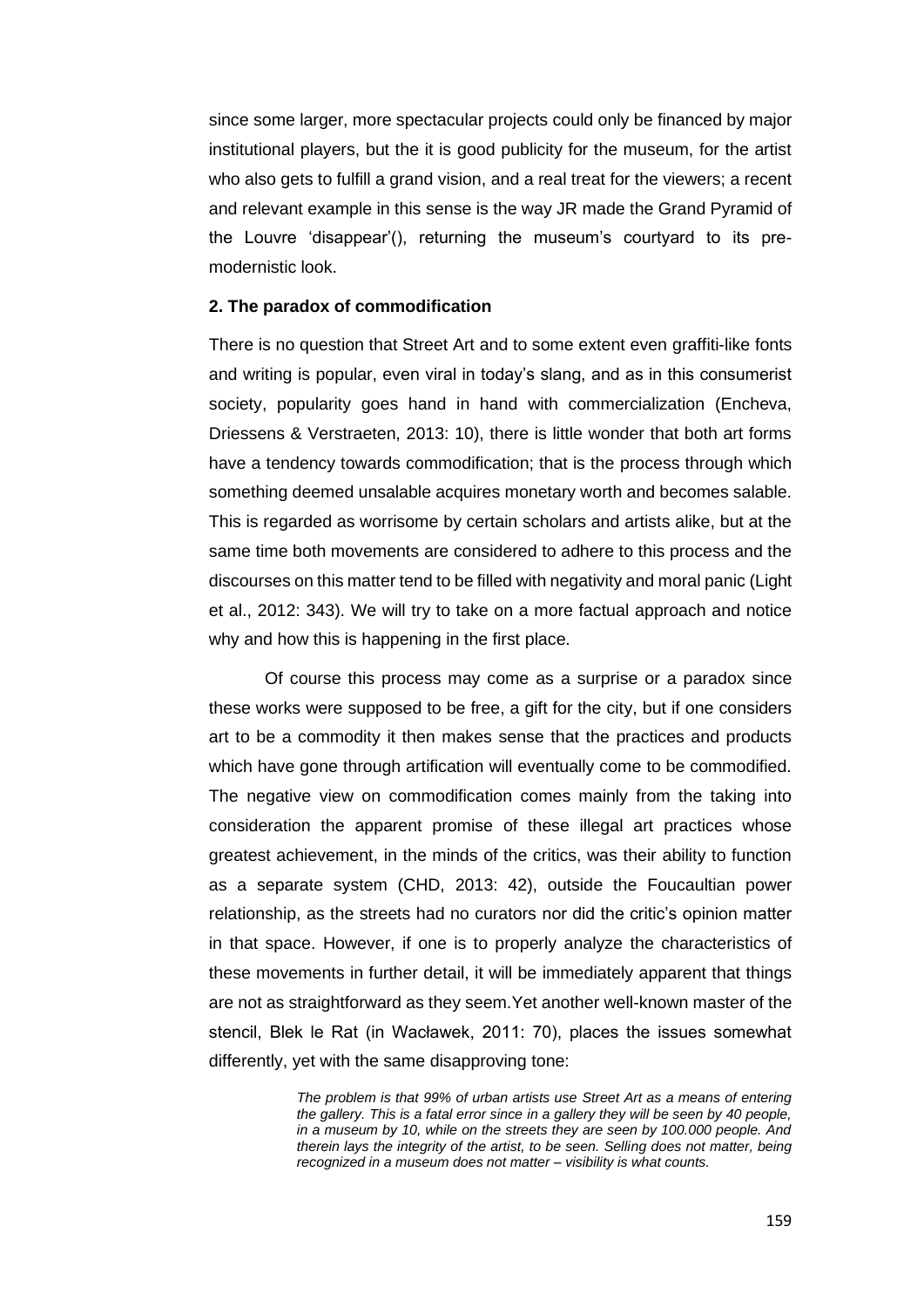This may be true and it really does sound quite noble, but it could also be argued that the integrity of artists could stand in them being able to make a living off their craft, if they are to be considered as such, or even come to the attention of art critics, both of which are eased or made possible by showing in galleries. Besides the obvious desire for notoriety, 'selling out' was the main goal of early graffiti writers, especially since illegal work after a certain age implied much more serious consequences. Not even in the early days did authenticity mean doing solely illegal work, instead they were just as willing to paint a commissioned mural or even do their tags on canvases and showing them in a gallery. Often the reason give is that the works could be more intricate in their permanence, but also that the viewers were awarded with a much more intimate and thus intense experience by seeing the works up close (MISS VAN in Wacławek, 2011: 175). The works were often accompanied by photographs of their illegal works, which did function as a selling point, but only from the buyer's perspective, because it was them who sought 'authenticity' in order to justify their purchase. Ever since the late 1970s there were galleries dedicated specifically to this outsider and 'primitive' art, the interesting thing is the fact that as graffiti writers were already used to the selfpromoting mechanisms, they became much more actively involved in the selling their own works. This constitutes a very specific attitude, completely uncommon for the contemporary artists of the times (Thompson, 2009: 26), but what is perhaps more important is that by doing so they did not receive any negative reception within their writing community, and they did not lose any street credibility.

The line was drawn when the legal works became obviously different when compared to the illegal ones. This was considered to be inconsistent at best, but more often than that it was seen as a betrayal of their inner creativity and artistic self (Thompson, 2009: 90) by bending your craft and applying your skill in a way which certain buyer or gallery director might desire or expect. This condemnable fake of those times is now compared to when large companies use their art directors to come up with a Graffiti-style advertising piece, as opposed to hiring a real graffiti artist to showcase their product, the latter being a desirable attitude through which artists can profit while still representing the culture (Lombard, 2013: 95,99). This goes to show that for the people in this community commodification is mostly seen as a success, both on a personal level by which they are able to make a living through their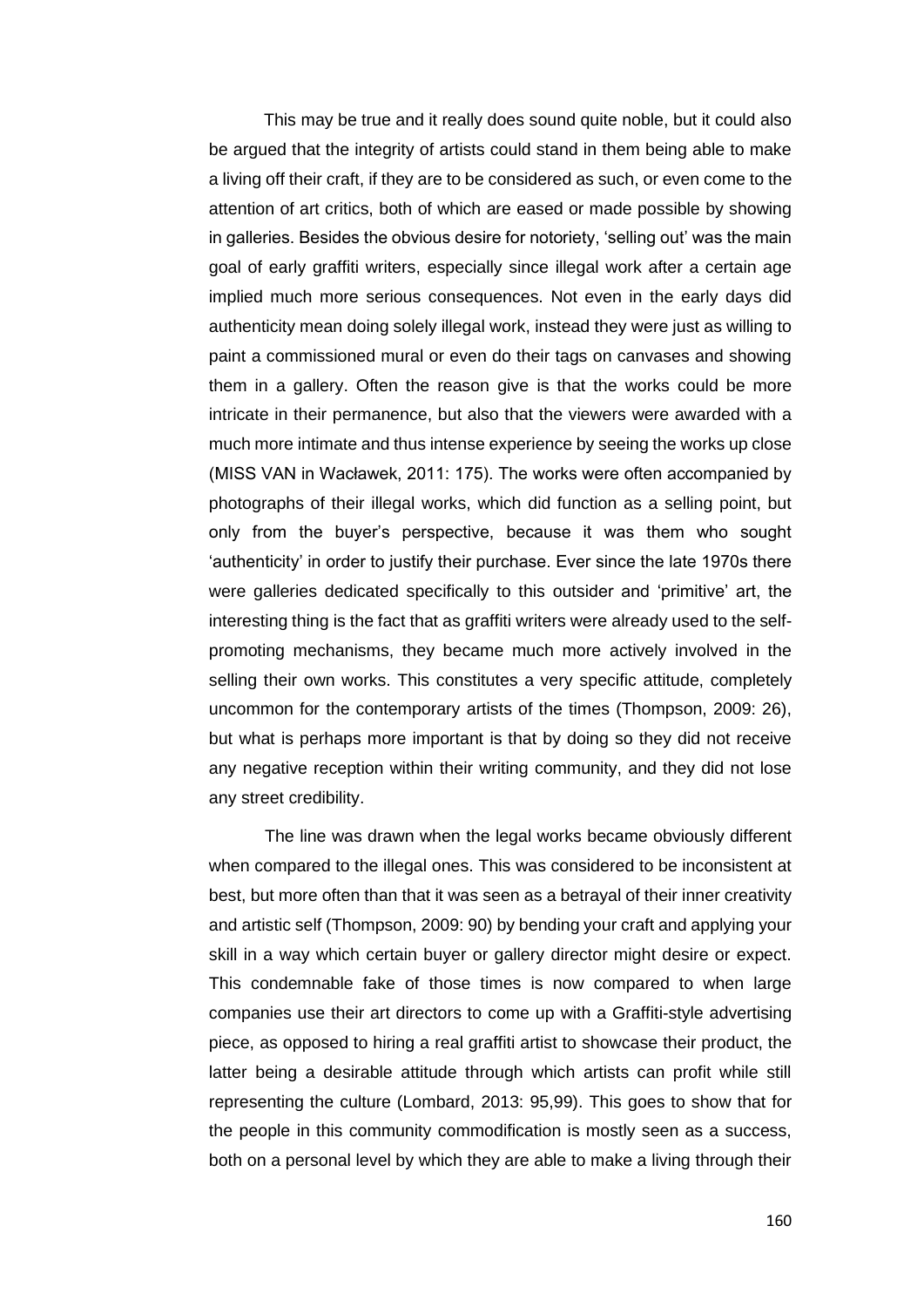art, but also on a larger level that comes from bringing fame to the artistic movement itself.

The consistent argument is that it is quite clear that commissioned work is not essentially endangering the truthfulness of the practice especially when it's still done on the streets. This can even be show through the fact that just like many subcultures, graffiti and street art have appropriated characters form the mainstream popular culture since their very beginnings. Seeing as it was influenced more by commercial imagery that by canonical art movements (Wacławek, 2011: 13), it does make perfect sense that Graffiti as a conceptually simple but visually complex practice was fit to be adopted as a image by fashion and advertising, especially by companies catering to a younger audience. More so this is documented to have happened to other youth cultures before it (Manco, 2011: 101). However, as opposed to those cultures that just became fashionable and thus diluted, graffiti is different in the way it seemed to have always hoped for this particular type of inclusion. It was a culture on the fringes, which dreamed of being one of the big actors in the public space. It is in this key that one can read Graffiti's and Street Art's claims to the public space as it wanted to have the power to change and shape their city, and to make it their own.

By taking the vandalism out of graffiti, this gains even more acceptance from audiences that are bound to take it into consideration for its aesthetic qualities. However while it is a fact that gallery-owners, collectors, and to some degree even critics were indeed honestly fascinated by the phenomenon, they appear to be so on a rather superficial level, as they are not overly interested in a more detailed approach nor in completely accepting it as an art form, but instead as an eccentricity, and this is something that is thoroughly felt by the artists (LEE In Hess, 1987: 41). One exception is that of Goldstein (In Thompson, 2009: 49) who first senses, while watching graffiti writers, that art, truly can be anywhere. this shows that one of the less fortunate consequences of Graffiti being in the galleries comes from the foundations of the art world itself.

One of the most negative reactions to the process of commodification came on behalf of the art critics, which argued that graffiti loses a certain 'something' when transferred to a legal environment and is exchanged for money. In their opinion the art form now lacked originality and spontaneity, and the transfer to a legal environment stripped graffiti of its very "spirit" (Danto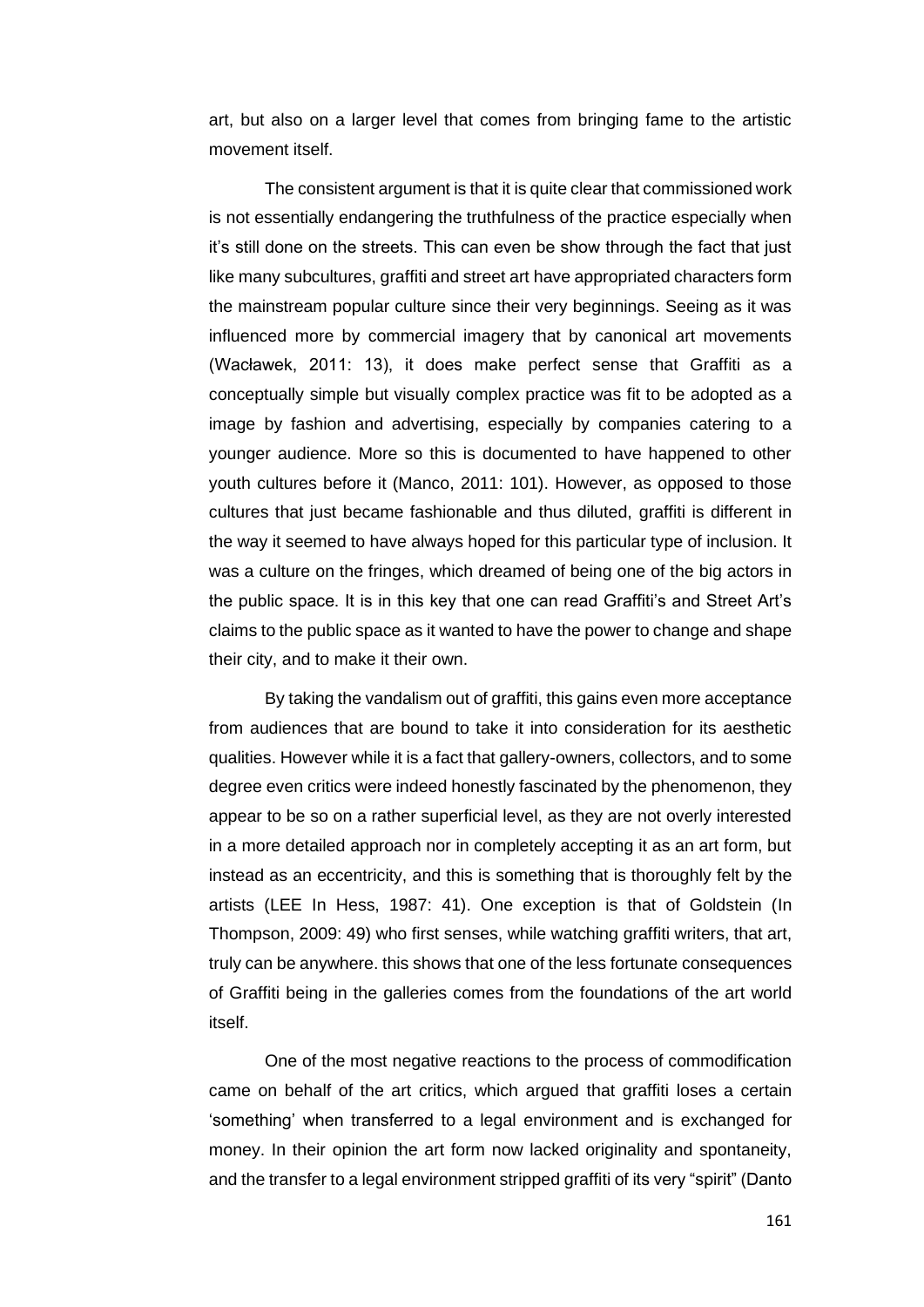In Riggle, 2010: 248), and many were quick to identify this as the demise of the movement. While their arguments might be valid from a certain point of view, one can't help noticing the irony in the act of someone criticizing a culture he does not fully understand, or is part of, especially since it was only through a degree of commodification that they came across the said culture. Many scholars have started to mourn the softening of an artistic practice that still faces serious issues with being recognized as art in the first place. But perhaps it is precisely this softening is just another tactic used by graffiti in order to be able to survive on the streets, and it is much more reasonable to view commodification not necessarily as a corruption of ideals, but as a conscious collaborative process (Lombard, 2013: 92). This is best seen in the modified aesthetics that comes from the commercial incorporation of Graffiti that have evolved from illegible pieces to ones that are readable (Lombard, 2013: 98.) and thus much more relatable for the larger audiences. Again, this difficult to be considered as an actual renunciation of their artistic standards since they continue to create their more intricate pieces, which are directed towards their peer community (Masilamani, 2008: 8) aside from their commissioned works.

For the insiders of the graffiti community the fight against commodification takes on an entirely different dimension. While the appropriation of their own practice by advertising is tolerated, treated as a nonissue or even downright denied (CHD, 2013: 42), the institutional affiliation of street art is seen as immoral. Through the cultural appropriation during which radical ideas are absorbed and diffused into mass-media it is considered that Street Art can no longer be regarded as a counter-culture and that it betrays the very do-it-yourself principles that made it interesting in the first place (Manco, 2011: 101). This biased reaction in the condemnation of street art could be more easily explained through a certain rivalry between the two practices than through ideological arguments. The tone of these writings denotes a certain jealousy or frustration disguised as concern for truthfulness, and this comes as no surprise when considering that there are several objective factors that classify Street Art as the more successful of the two.

First, there is the fact that graffiti had a relatively short life as a gallery art, and it quickly fell out of fashion while street art pieces are currently one the rise and fetching record sums, this alone constitutes a serious blow for the fame-oriented writers. The second and rather more serious reason is the public's acceptance rate towards street art, which is undeniably higher than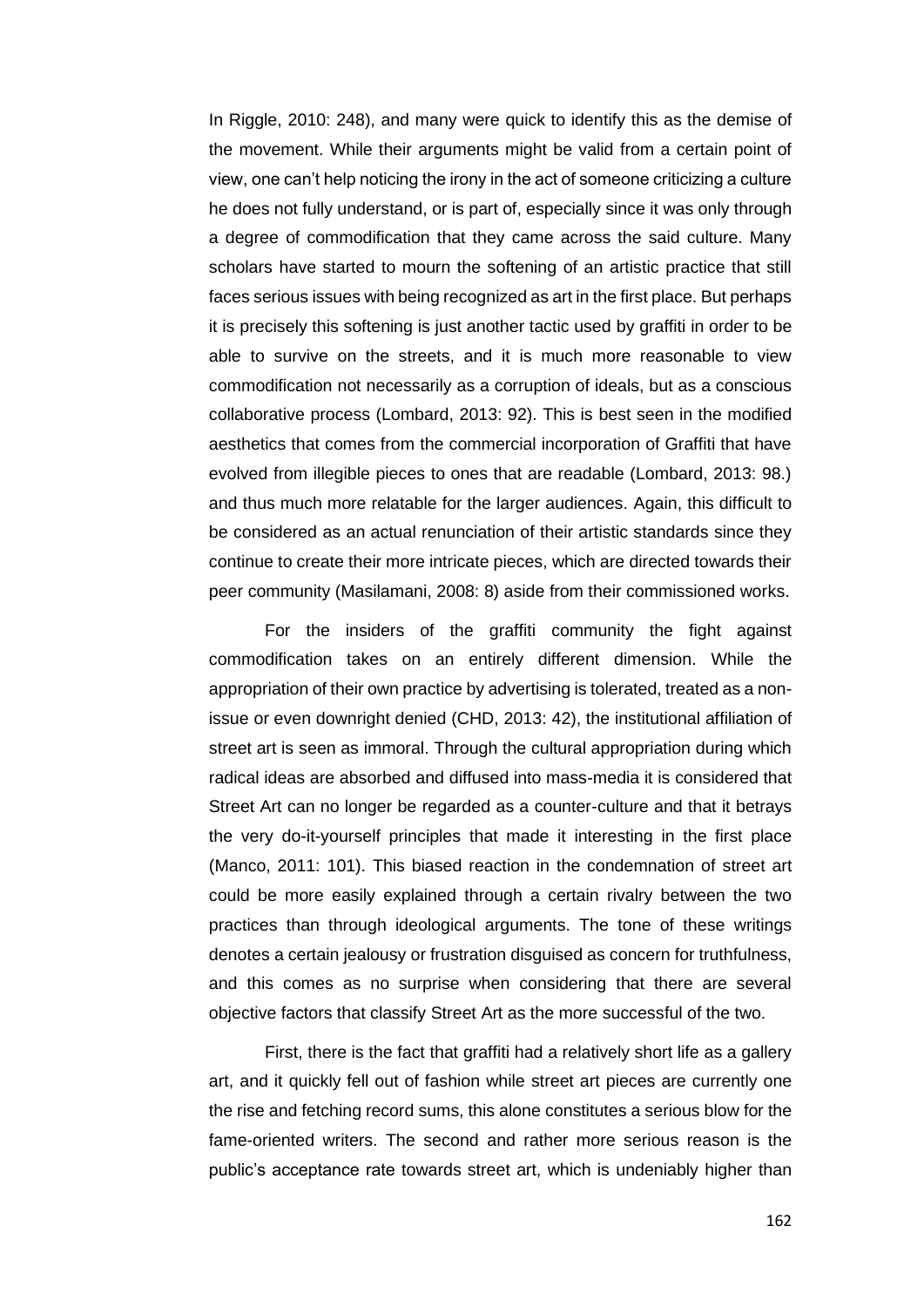that of graffiti. Some iconic pieces are even protected even though they were done illegally (CHD, 2013: 43), while Graffiti-style aesthetics is frowned upon and sometimes still taken down even when done legally, for being "too Graffiti" (Turco, 2014.). There are also more street art commissions when it comes to entertaining an audience or beautifying an area than there are of Graffiti. Thus, graffiti writers have largely stuck to the more comfortable explanation, which is to regard street art as an extension of the system. This is however untruthful, and the people's preference of street art over graffiti can be explained through the fact that the latter is a much harder culture to penetrate and understand, and that drives people away, while Street Art manages to draw people in through a variety of methods. In this case the situation might be resolved by graffiti living up to the fact that in the democratized public space, street art is simply more successful.

Lombard identifies three main avenues through which these illegal practices have been incorporated into the mainstream: commercial culture, the art world, and governmental institutions (Lombard, 2013: 99). However is important to realize that before getting into any of those situations, the Internet had a huge influence in the popularization of both practices, so it could be appreciated that after all, the spread of the World Wide Web basically managed to save an art form that had not been fully understood. If one only considers the photo archives of old-school graffiti rarely seen outside the United States which ignited the imagination of an entirely new generation who did not grow up with this imagery. It also helped spreading an almost forgotten phenomenon to all the corners of the world, which would have been infinitely harder to do through books, and we can appreciate its positive effect. The growing demand spurred by the Internet was also beneficial for older graffiti writers to practice their art in a secure way. And last, but not least, if we are to revise its devices once again, we'll see that instead of abandoning its goal to function as a parallel system, Street Art does just that using the Internet. They market themselves much more that other contemporary artists (Daichendt, 2013: 10), they grow a global audience and through it all offer an alternative method of becoming a successful artist in today's society. street art continues to be responsible for re-imagining what a career in the artistic field looks like, and that is nothing if not a continuing revolt against the power system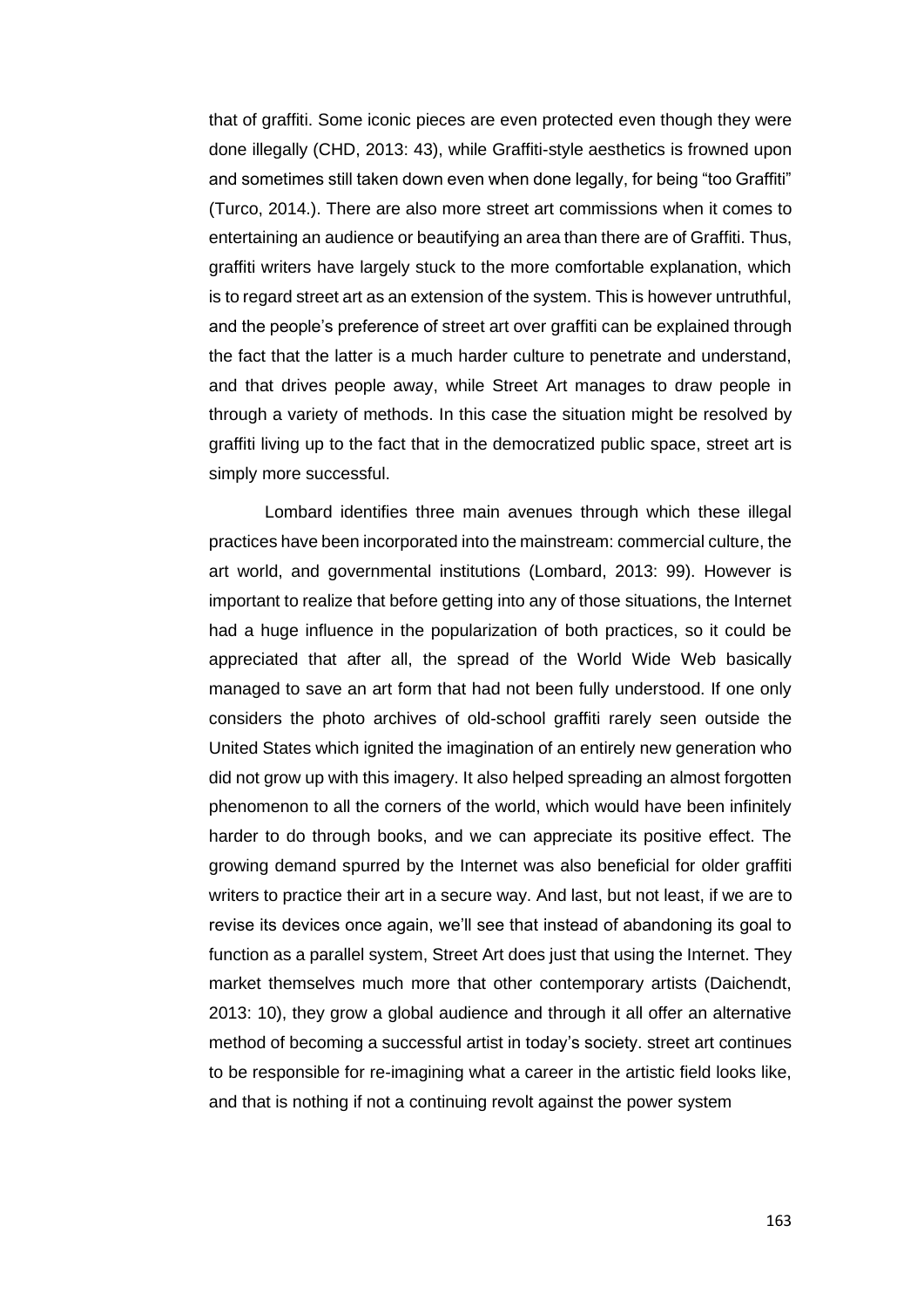## **3. Notes on current practices and their consequences**

The current creative areas have been established as a result of revitalization of post-industrial zones and subsequent gentrification, but what of the locals? How will they get to enjoy this creative city, and what precisely is the role of (street) art in all of this? Gentrification does not happen all at once and there are discernable phases to it (Rogowska, 2014: 226), however once started there rarely is a going back. Researchers and journalists have identified a possible link between Street Art and gentrification, and some are even accusing the artists of influencing and accelerating its appearance in many western metropolises. However this is a much more complex process to be pinned down by only one factor such as Street Art, nonetheless a certain connection exists and the matter should be studied further if only to clarify the circumstances through which this art form has become such a major presence in gentrified areas, and possibly discard some prejudice regarding Street Art practices.

Rafael Schacter has written one of the most pertinent texts on Street Art's connection to this phenomenon (2015), and although it raises some important issues the response from the artistic community has been of general disagreement. The thought process was solid, but where the text failed was in dangerously generalizing Street Art practices and aesthetics, this only managed to over-simplify things and offer a misguided picture that could cause damage to the reception of these artworks. In order to better understand the connection between art, in general, and gentrified areas it is important to start off from the undisputed fact that low-interest areas came to be preferred by artists who not only could afford them, but also had the time and the means and knowledge to refurbish the sites (Bolton, 2013). After the area would gain an artistic and bohemian feel, it started to present a greater interest for the real estate developers which in turn caused a huge incommodity for the local population who could no longer afford to pay their rents or to renew their leases due to prices skyrocketing. This could explain why it is considered that wherever artists go, low-level ethnic cleanse also arrives (Bolton, 2013), but an argument can be made that it happens against the artists will and simply through their presence (Arlandis, 2013).

When discussing gentrification, the distinction between Graffiti and Street Art should once again be made, simply because graffiti has never been accused in participating in it. On the contrary, it is considered that it is still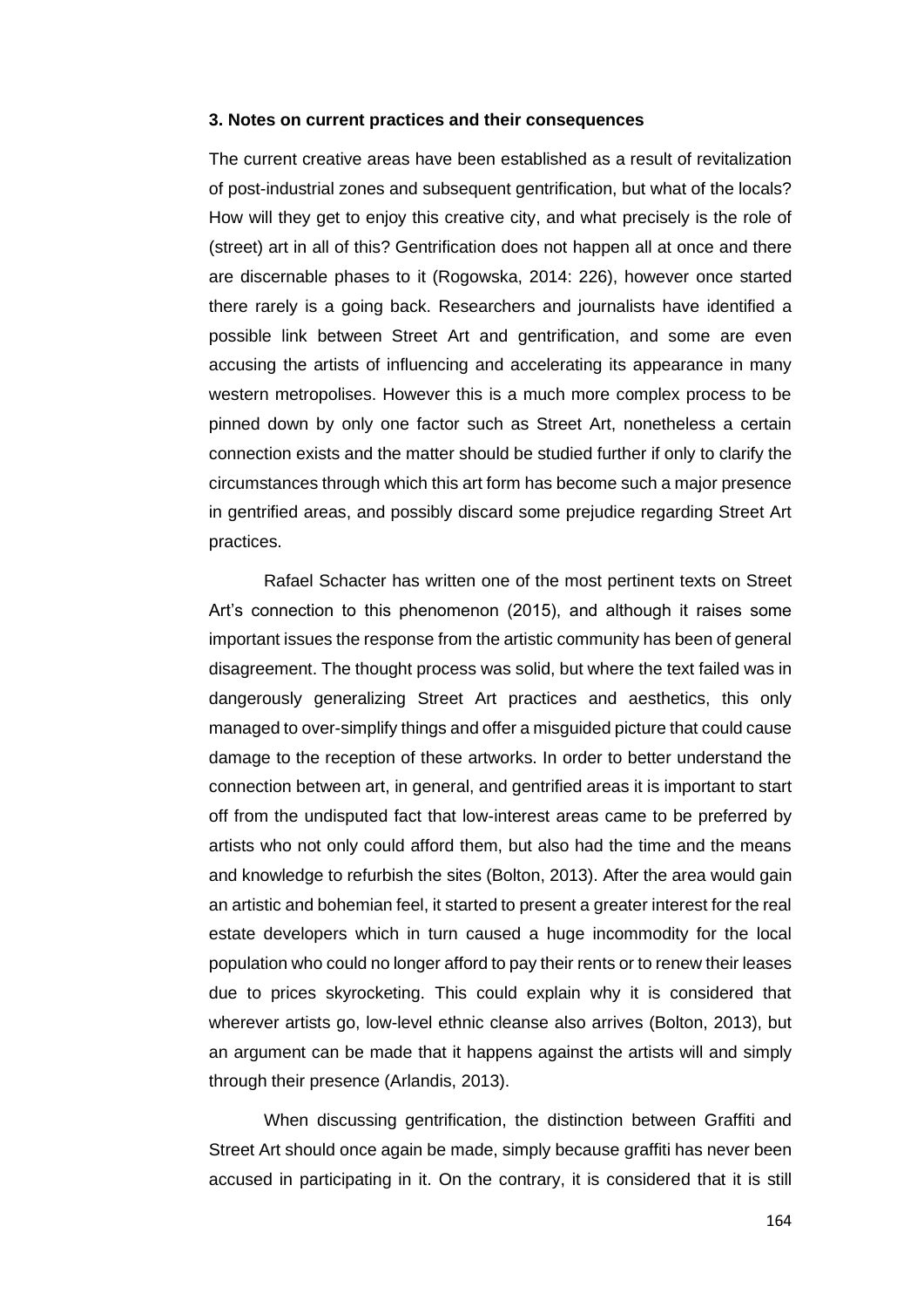contained to poorer neighborhoods where it maintains a certain grittiness and the appearance of low of safety levels, lack of law-enforcement, and possibly gang-related activities on the streets. This is itself a prejudice, but it has come to stick, nevertheless. Street Art's more obvious aesthetics on the other hand, opens the way to opinions about its role in gentrification, this shows once more how generalized the idea is, because Street Art comes in so many shapes and sized and is not at all limited to pretty, colorful, non-confrontational imagery.

The abundance of street art festivals, which is indeed unprecedented, was identified by Schacter as proof of how connected to the establishment and diluted this art form has become (Schacter, 2015). However, we must keep in mind that, as stated above, that not selling out was not exactly the goal of most of the artists involved. Also, this large number of festivals can be indicative of something else as well and that is the sheer popularity and the way society has embraced street art, it is therefore normal that with an increase in production not all the works can be on the same conceptual and/or technical level. It is largely viewed that a sudden rise in quantity is almost always congruent with a decline in quality, but this does not mean quality no longer exists altogether, and to say the decline is intentionally instrumented would not be quite realistic. It is thus important to note that many if not most street art festivals do tend to incorporate the history and culture of the area where they take place, as well as the preferences of the local population. These aspects are not taken lightly especially since it is common sense that the higher the integration level of the works, the more successful and iconic they become, so of course this is considered a priority, and condemnable exceptions should not be viewed as the rule. The one downfall of this particular attitude is the fact that the embracement of local specificities could be rather superficial since invited artists are not from that area (van Helten, in Seetharamam, 2018), and their immersion time in the cultural sphere tends to be limited. This unfortunately leads once again to beautification and an embracing of stereotypes, which might render the works bland and ultimately irrelevant in the long run.

The reasons street artists chose to participate in these types of festivals are manifold and go well beyond the already mentioned desire for recognition or even the financial gain this brings, although both of this feature highly on the list. Just like in the case of touring musicians, street artists usually get the "rockstar" treatment wherever they are invited (Winters In Wickstrom, 2018: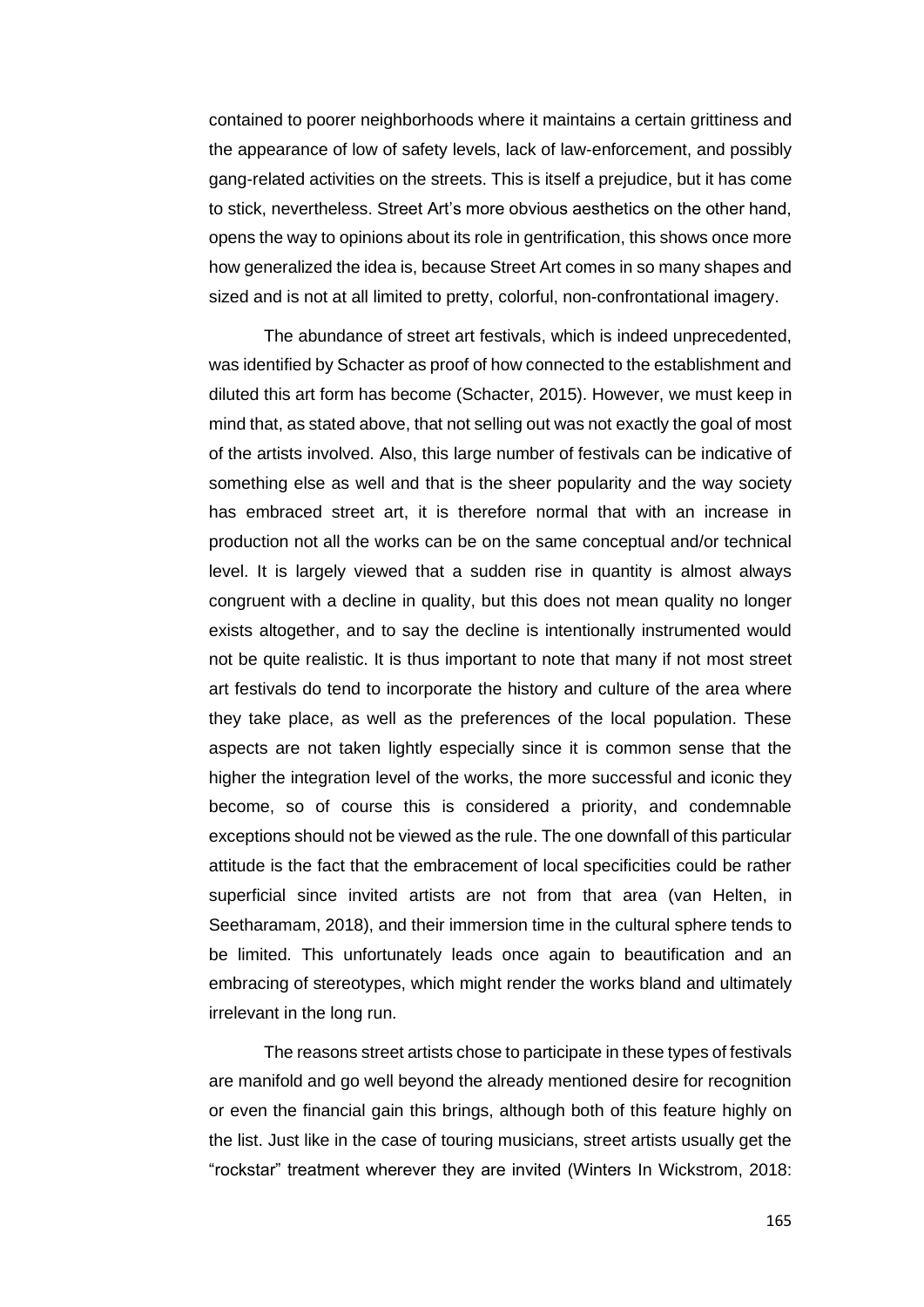36), but other than that there is also the opportunity to refine one's craft. This is done by meeting several other artists during the festival, watching everybody else work, and by receiving feedback. Of course, another advantage comes from the fact that murals during festivals are done with the full permission of the property owners, so artists can take all the time they need in order to complete a more ambitious project. It could be argued that this diminishes the spontaneity of illicit pieces, but at the same time it is still part of the artist's vision that would not have come to pass otherwise. Yet another positive aspect that artists seem to notice in the festival atmosphere is the fact that since it all happens in broad daylight they get to interact with the passersby (Kulavoor In Seetharamam, 2018). This brings a whole new closeness to their audiences and an entirely different setting the solitary one that is to be found in the studio. It may not seem like much, but it is actually quite a big deal since, as this art is directly dedicated to the city and its inhabitants, their presence and occasional influence during the art-making process is, different than what would normally happen during any other artistic practice as it is specific for art that takes place in the public sphere.

Some festivals even aim towards an improvement of the touristic statute of the region through witty works. One of the most impressive examples is the Tunisian Project *Djerbahood* (Harmel, 2015: 34) that posed issues for the artists in trying to harmonize the murals with the very specific architecture of the village. Another successful initiative is the *L.I.S.A. Project* (Little Italy Street Art) in New York (Turco, 2015), which aims to create Manhattan's only Mural District since Street Art guided tours have already been successfully implemented in some of the city's other boroughs (Betts in Imam, 2012). One could say that this is gentrification at its finest, but the difference lies in the fact that these projects were desired by the locals who decided to capitalize on the popularity of street art for their own benefit. This was not done out of ignorance towards gentrification but simply because that neither of these areas were proper grounds for gentrification to begin with, albeit for different reasons. In the case of *Djerbahood*, located in a remote Tunisian village the process is unattainable since it is characteristic of large urban areas, while Little Italy is not in itself fit for major real estate development, seeing as though it's not exactly a post-industrial wasteland on the fringes of the city. The implementation of these projects could just as well be seen as the local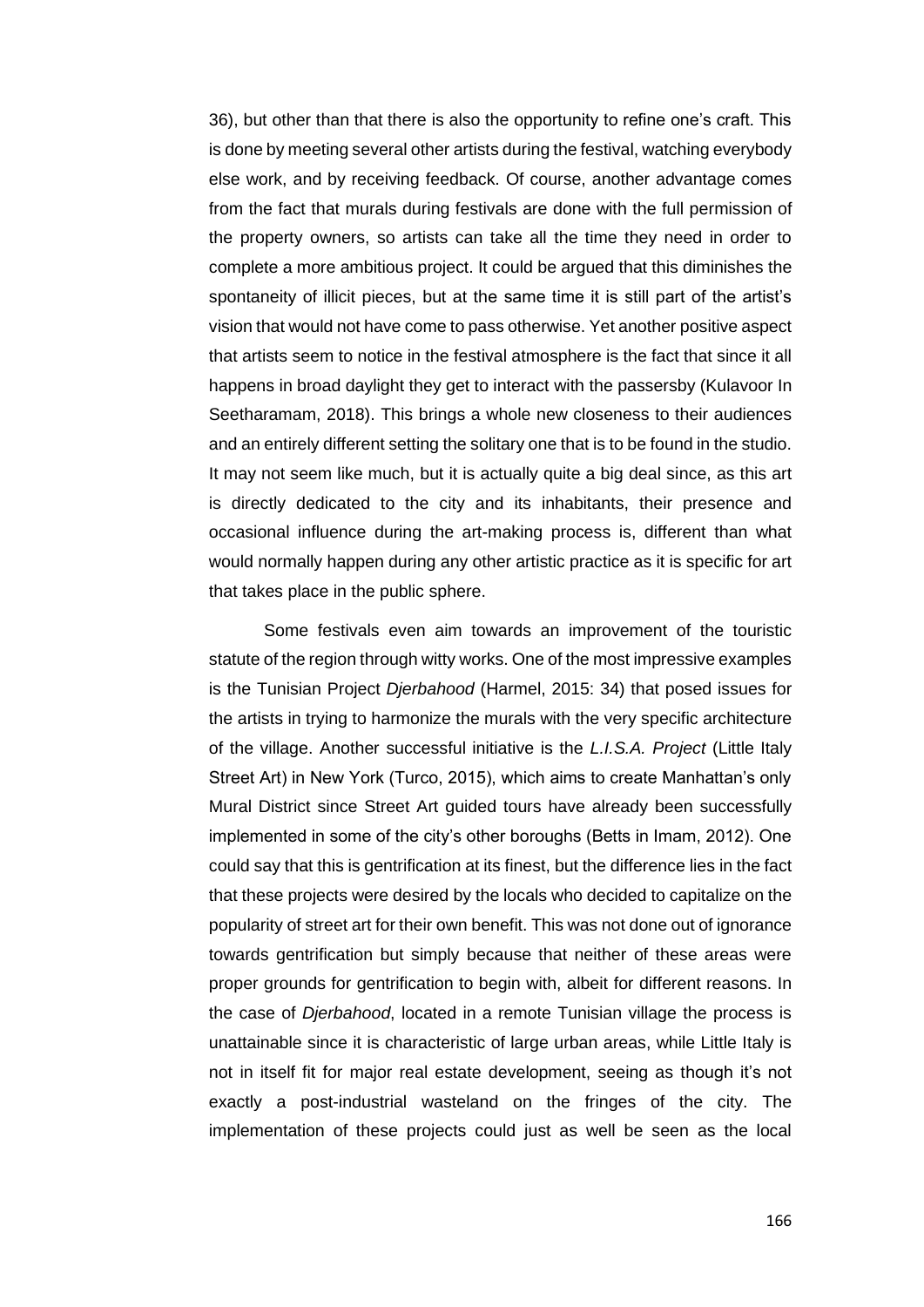population exercising their right to shape their habitat using what they think is best, the risk of displacement is low, but the possibility of financial gain is not.

The act of raising the existing standards of life through aesthetics and public art is not in a novel idea in any way and it has also been happening during the initial graffiti surge of the 60s and 70s. Commissioned murals done by Graffiti artists being the most efficient way to stop illegal graffiti production as they occupied the otherwise empty walls and due to the code of the streets writers did not usually cover them up (Lombard, 2013: 99). The landlords were using this method long before street art became the highly popular art form it is today, and before the city's administration could become involved in these dynamics. In other neighborhoods like Paris' 13<sup>th</sup> arrondissement, the local authorities have employed street art, but once again not necessarily in the sense of pushing for gentrification and creating a new artistic hotspot, but more in towards cleaning up and beautifying the area which is another issue onto itself. More and more studies are starting to research the way public art influences the residents to the point where they could get to identify with their neighborhood or town (Smedley, 2013). This is particularly important for an area filled with social housing buildings populated by immigrants, the residents got to vote what goes on their walls so even if they do create the artworks themselves, they can still feel like they participated. This brought street art even closer to establishing a positive connection and possibly saving what would otherwise be a bland, grey, and impersonal region.

The reverse side of this comes from the fact that just as Richard Florida's initial theory about creativity in cities was not adapted by taking into consideration the distinctive circumstances of each place (Comunian, 2011: 1157), but rather it was seen as a "how-to guide" (Comunian, 2011: 1159), by inviting and embracing the same artists the abundance of festivals further develops a globalized look. Cities from all over the world tend to copy the mural examples of London, Melbourne, or Los Angeles (Seetharamam, 2018) and thus the very specificity they strive for in discourse is diluted and no longer applied.

While festivals of all sorts have been part of city life for a very long time, especially when taking carnivals into consideration (Stilwell, 2017: 122), and they have often included some sort of visual artistic practice like the Madonnari of old, drawing in public in search for a more permanent commission (Rix, 2013: 33). However it is very important to acknowledge that their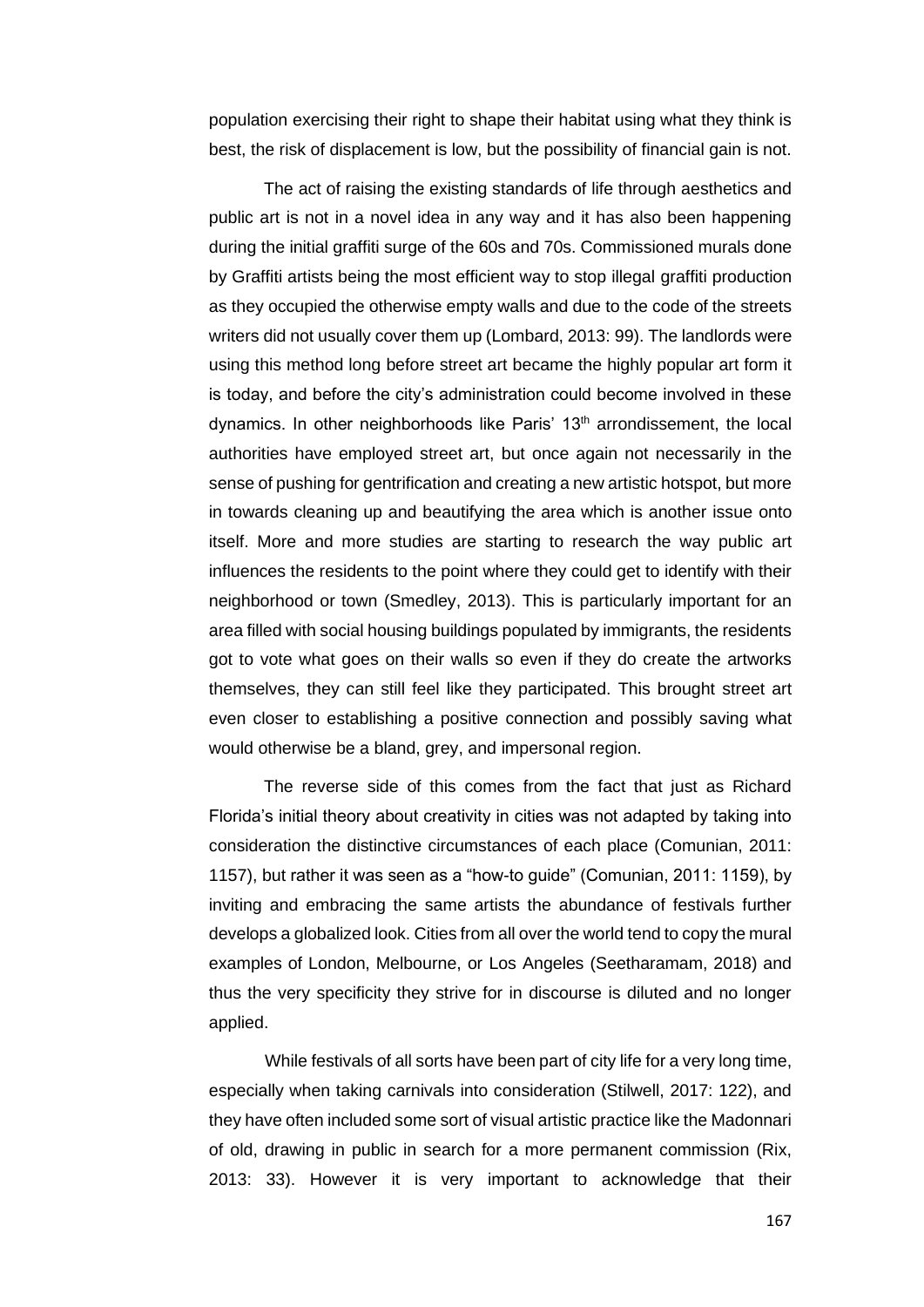environmental negatives are largely outdone by being short-lived (O'Sullivan & Jackson, 2002: 328), and it can even be considered that that is even the key to their being accepted, much like a welcomed short-term deviation, after which life can resume its regular course. In a study dedicated to what they call "mixed public goods", namely something which brings positive effects for some members of a community while negatively influencing others from the same community, Cordes and Goldfarb identify public art as one of those types of goods (2007: 159). They also identify several ways through which the downsides can be reduced, and one of them is specifically the fact that they are not permanent (Cordes & Goldfarb, 2007: 165; Phillips, 1989: 335). This can also be said of festivals, however in the case of Street Art festivals this tends to get more complicated, because while the event itself is short-lived, the works have less of an ephemeral nature, as they are not taken down, nor painted over. Thus, in order to try to maintain their positive effect their subject and appearance goes under careful consideration, again straying away from the controversial and rough, towards milder, prettier works.

Even though the multiplication of street art initiatives may hint in a different direction, the authorities' relationship with this art form is not all that tight seeing as though there have been several serious mismanagements of important artistic sites, ironically in the very same areas that have become gentrified. Since this has been happening in recent years the authorities have either failed to recognize the potential of these sites or they were simply not that interested to capitalize on them in this particular sense. One of the most controversial situations was the demolition of *5Pointz*, the co-called "Graffiti Mecca" in New York in order to make room for a luxurious real estate development project (Marks, 2015: 282), but unfortunately this was only one of many such decisions (Arlandis, 2013). Another surprising attitude came from the organizers of the 2012 Summer Olympics in London in their utter failure to acknowledge and incorporate the fantastic Street Art tradition that East London is famous for showed an antiquated attitude towards culture and a grave lack of vision (Howard-Griffin, 2012.). These occasions further demonstrate that there is little substance to the idea that Street Art is the messenger of the system and festivals are its means of delivery. It is also noteworthy that the livability policies discussed in the first chapter of this research rarely, if ever choose to employ street art, but rather stick to sculpture for fear it will encourage illegal practices. The situation is of course fluid, but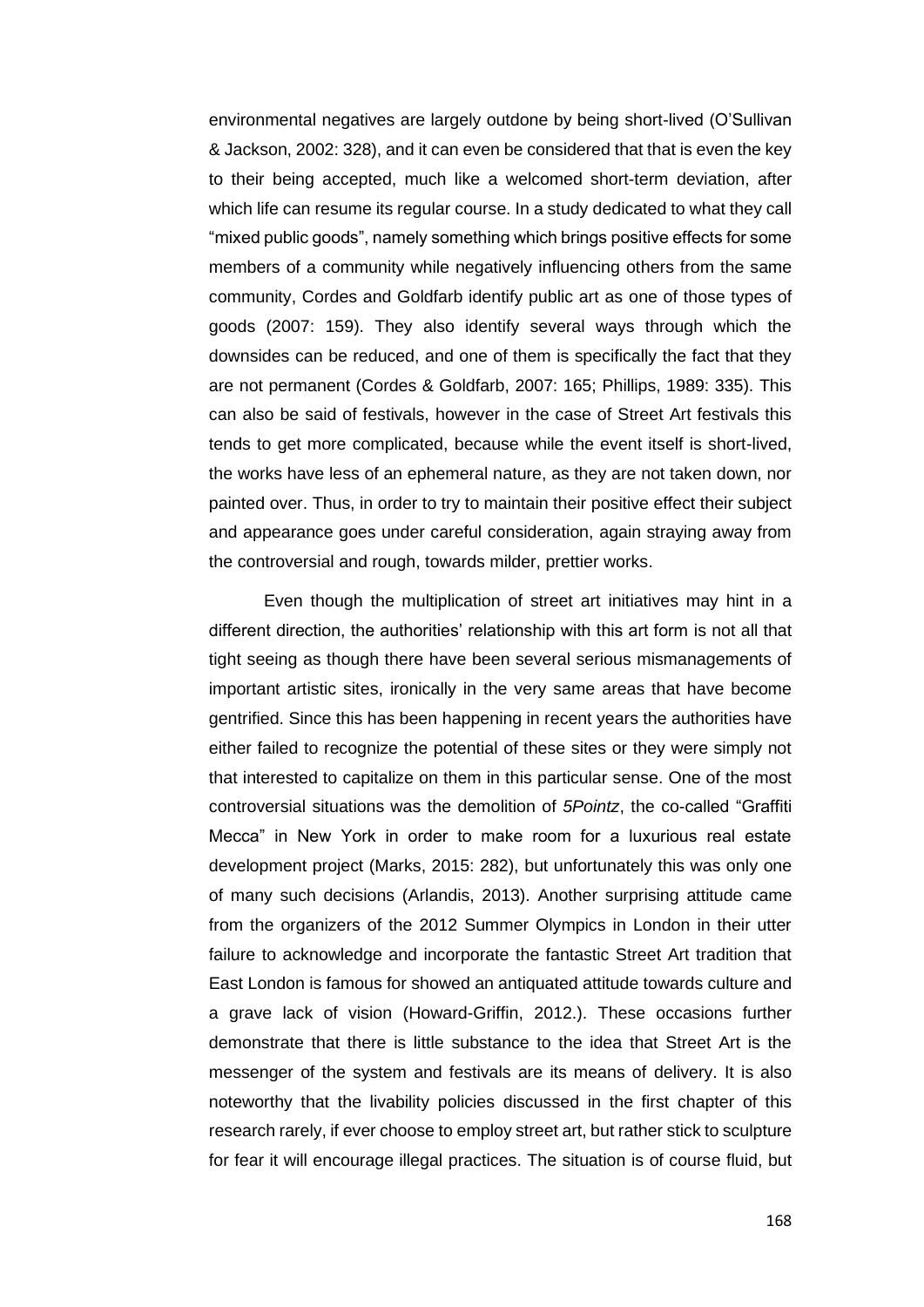for now it seems much more plausible that the connection between Street Art and gentrification lies elsewhere. This is also confirmed by the artists' opinions on Schacter's text which while recognizing some of his points they deny the existence of a conspiracy (Buff Monster In Rushmore, 2015).

Because street art is so varied it would be unrealistic to assume the complete absence of simply decorative pieces, however it must be considered that artists are not the sole culprits in the proliferation of this style, but rather their audiences. While an artist might choose to create a controversial or even offensive work, there is no guarantee that it will get to stay up on the streets, even if it is legally done, much less otherwise. The fact that pretty pieces survive longer speaks to the taste of the people, which is a force to be reckoned with especially in the public space or when working on commission. This is a similar compromise to the one discussed earlier when graffiti artists do more readable pieces for the audience, which does not mean they have stopped producing their more cryptic ones, or that this compromise has somehow driven to extinction the critical side of street art. Rather if we want this situation to change, like in the case of commissioned public art, the only real solution is in raising the standards of the public.

#### **References**

Arlandis, F. (2013). The Perverse Effect of Street Art on Neighborhood Gentrification. World Crunch. Accessed on [http://www.worldcrunch.com/culture-society/the](http://www.worldcrunch.com/culture-society/the-perverse-effect-of-street-art-on-neighborhood-gentrification/c3s10800/)[perverse-effect-of-street-art-on-neighborhood-gentrification/c3s10800/.](http://www.worldcrunch.com/culture-society/the-perverse-effect-of-street-art-on-neighborhood-gentrification/c3s10800/)

CHD (2013). Notes on the Commodification of Street Art. Art Monthly Australia, No. 263, pp. 42-44.

Comunian, R. (2011). Rethinking the Creative City: The Role of Complexity, Networks, and Interactions in the Urban Creative Economy. Urban Studies, Vol. 48, No. 6, pp. 1157-1179.

Cordes, J. & Goldfarb, R. (2007). Decreasing the "Bad" from Mixed Public Goods and Bads: The Case of Public Sculpture. *Eastern Economic Journal*, Vol. 33, No. 2, pp. 159-176.

Crimp, D. (1981). Richard Serra: Sculpture Extended. October, Vol. 18 (Autumn), pp. 67-78.

Daichendt, J. (2013). Artist-Driven Initiative for Art Education: What We Can Learn from Street Art. Art Education, Vol. 66, No. 5, pp. 6-12.

Dempsey, A. (2006). Destination Art. London: Thames & Hudson.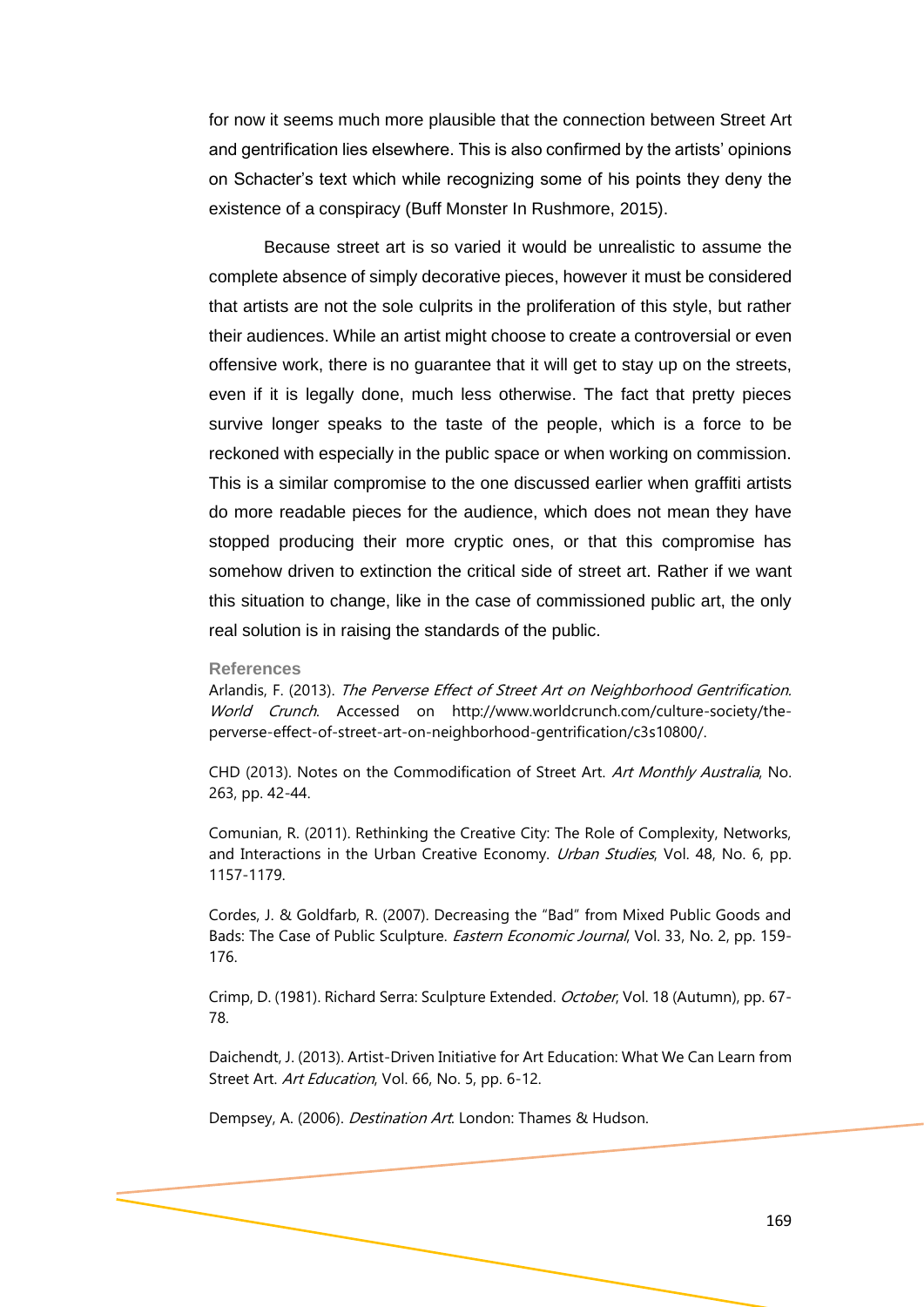Encheva, K., Diessens, O. & Verstraeten, H. (2013). The Mediatization of Deviant Subcultures: An Analysis of Media-Related Practices of Graffiti Writers and Skaters. Journal of Media and Communication Research, Vol. 54, pp. 8-25.

Goldberg, R. (2004). *Performance. Live Art Since the 60s*. London: Thames & Hudson.

Harmel, A. (2015). Art in the Arab Street: An Innovative and Ambitious Festival Brings Street Artists to Tunisia. Public Art Review, Vol. 26, No. 2, pp. 34-37.

Kastner, J. (Ed.) (2005). *Land and Environmental Art*. London: Phaidon Press Limited.

Light, B., Griffiths, M. & Lincoln, S. (2012). 'Connect and Create': Young People, YouTube and Graffiti Communities. Continuum: Journal of Media & Cultural Studies, Vol. 26, No. 3, pp. 255-278.

Lippard, L. (1970). The art workers' coalition: Not a history. *Studio International*, pp. 171-174.

Lombard, K.-J. (2013). From subways to product labels: The commercial incorporation of hip-hop graffiti. Visual Communication Quarterly, Vol. 20, pp. 91-103.

Manco, Tristan (2011). The fundamentals of street art. Huck Magazine, No. 30, 100-102, Accessed on [http://issuu.com/huckmagazine/docs/huck30?mode=window&printButtonEnabled=f](http://issuu.com/huckmagazine/docs/huck30?mode=window&printButtonEnabled=false&backgroundColor=%23222222) [alse&backgroundColor=%23222222.](http://issuu.com/huckmagazine/docs/huck30?mode=window&printButtonEnabled=false&backgroundColor=%23222222) 

Marks,T. (2015). The Saga of 5Pointz: VARA's deficiency in protecting notable collections of street art. *Loyola of Los Angeles Entertainment Law Review*, Vol. 35, No. 3, pp. 281-316.

Masilamani, R. (2008). Documenting illegal art: Collaborative software, online environments and New York City's 1970s and 1980s graffiti art movement. Art Documentation, Vol. 27, No. 2, pp. 4-14.

McLuhan, M. (1994). Understanding media: The extensions of man. Cambridge, MA: The MIT Press.

O'Sullivan, D. & Jackson, M. (2002). Festival tourism: A contributor to sustainable local development?. Journal of Sustainable Tourism, Vol. 10, No. 4, pp. 325-342.

Phillips, P. (1989). Temporality and public art. Art Journal, Vol. 48, No. 4, pp. 331-335.

Richardson, T. (Ed.) (2000). The garden book. London: Phaidon.

Riggle, N. (2010). Street Art: The trasfiguration of the commonplaces. The Journal of Aesthetics and Art Criticism, Vol. 68, No. 3, pp. 243-257.

Rogowska, M. (2014). The quality of public sphere in the development of urban areas. Research Papers of Worcław University of Economics, No. 2, pp. 223-230.

Schacter, R. (2015). From dissident to decorative: Why street art sold out and gentrified our cities. The Conversation. Accessed on [https://theconversation.com/from](https://theconversation.com/from-dissident-to-decorative-why-street-art-sold-out-and-gentrified-our-cities-46030)[dissident-to-decorative-why-street-art-sold-out-and-gentrified-our-cities-46030.](https://theconversation.com/from-dissident-to-decorative-why-street-art-sold-out-and-gentrified-our-cities-46030)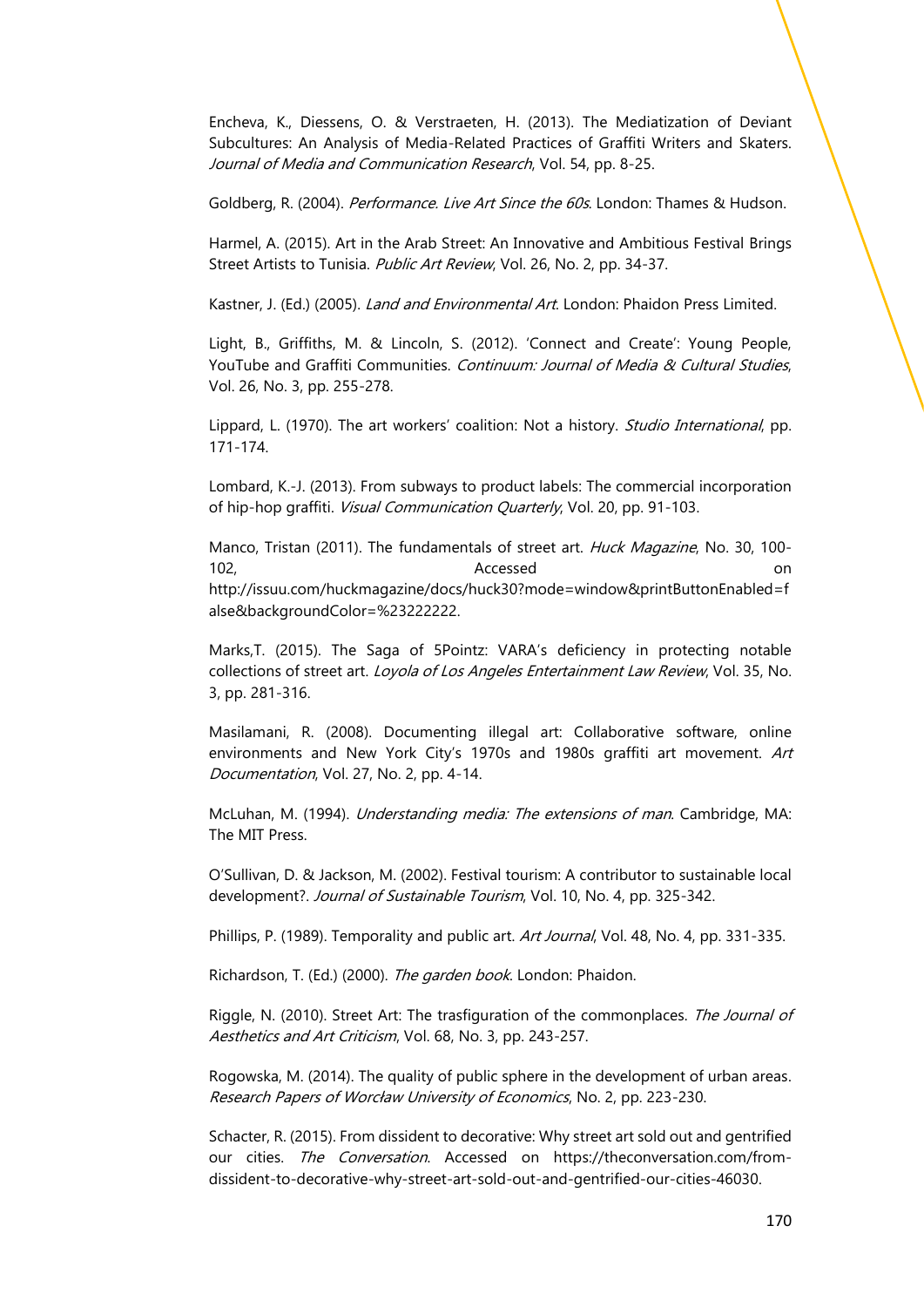Shapiro, R. & Heinich, N. (2012). When is artification?. Contemporary Aesthetics Journal, No. 4. Accessed on [http://www.contempaesthetics.org/newvolume/pages/article.php?articleID=639.](http://www.contempaesthetics.org/newvolume/pages/article.php?articleID=639)

Stilwell, P. (2017). Making the streets: Significance of creative social play in public streets - A connection between street art and street festivals. Revista Brasileira do Caribe, Vol. 18, No. 34, pp. 120-135.

Thompson, M. (2009). American Graffiti. New York: Parkstone Press International.

Varnedoe, K., Antonelli, P., & Siegel, J. (Eds.) (2001). Modern contemporary art at the museum of modern art since 1980. New York: The Museum of Modern Art.

Wacławek, A. (2011). *Graffiti and street art*. London: Thames & Hudson.

Wallis, B. & Godine, D. (Eds.) (1984). Art after modernism: Rethinking representation. Boston & New York: New Museum of Contemporary Art.

Warr, T., & Jones, A. (Eds.) (2006). The artist's body. London: Phaidon.

Wickstrom, M. (2018). Prepare the wall – The winters are coming. The Lane Report, Vol. 33, Iss. 12, pp.36.

# **Other References**

Hess, E. (1987, December 22). Graffiti R.I.P.: How the art world loved 'Em and Left 'Em. Village Voice, pp. 37-41.

Howard-Griffin, R. (2012, August 3). The Olympics Miss: Why Street Art Should Be Embraced Not Snubbed. CNN. Accessed on [http://edition.cnn.com/2012/08/03/opinion/olympics-street-art/.](http://edition.cnn.com/2012/08/03/opinion/olympics-street-art/)

Imam, J. (2012, August 5). From Graffiti to Galleries: Street Art vs. Public Art. CNN. Accessed on<http://edition.cnn.com/2012/08/03/living/ireport-street-art-public-art/>

Pilling, D. (2012, January 20). The world according to Yayoi Kusama. The Financial Times. Accessed on [http://www.ft.com/cms/s/2/52ab168a-4188-11e1-8c33-](http://www.ft.com/cms/s/2/52ab168a-4188-11e1-8c33-00144feab49a.html#axzz1kDck8rzm) [00144feab49a.html#axzz1kDck8rzm.](http://www.ft.com/cms/s/2/52ab168a-4188-11e1-8c33-00144feab49a.html#axzz1kDck8rzm) 

Rix, J. (2013, July 6). Drawing the faithful every year. The Times; London UK, pp. 33.

Rushmore, R.J. (2015). Has street art "sold and gentrified our cities"?. Accessed on [https://blog.vandalog.com/2015/11/has-street-art-sold-out-and-gentrified-our](https://blog.vandalog.com/2015/11/has-street-art-sold-out-and-gentrified-our-cities/)[cities/.](https://blog.vandalog.com/2015/11/has-street-art-sold-out-and-gentrified-our-cities/)

Seetharamam, G. (2018, January 17). How city walls are becoming the artist's canvas. The Economic Times; New Delhi.

Smedley, T. (2013, February 28). Banksy, Gormley or Hirst: Is public art good for the nation's wellbeing? The Guardian Accessed on [http://www.theguardian.com/sustainable-business/banksy-gormley-hirst-public-art](http://www.theguardian.com/sustainable-business/banksy-gormley-hirst-public-art-wellbeing)[wellbeing.](http://www.theguardian.com/sustainable-business/banksy-gormley-hirst-public-art-wellbeing)